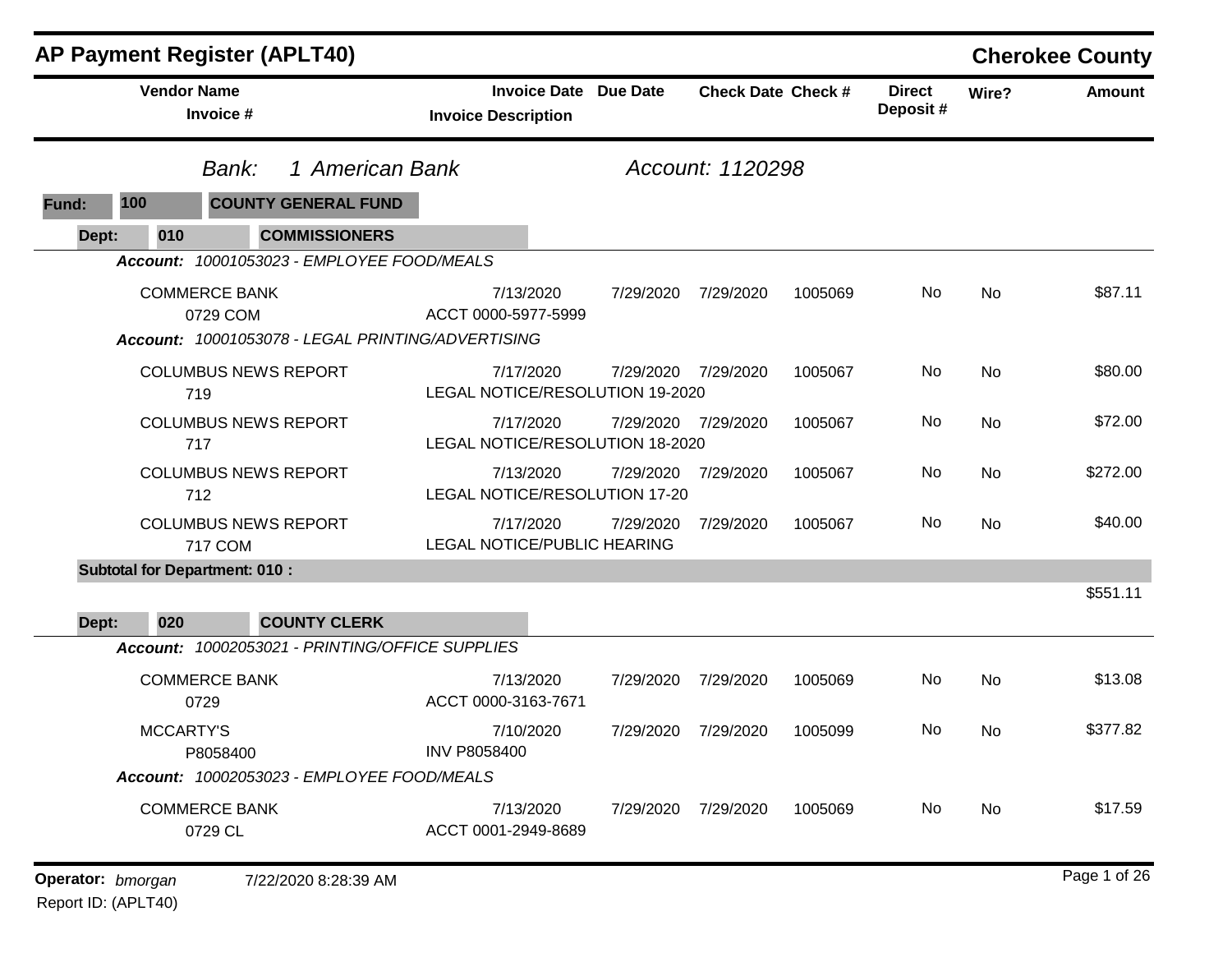|       | <b>AP Payment Register (APLT40)</b>             |                                                            |           |                           |         |                           |                | <b>Cherokee County</b> |
|-------|-------------------------------------------------|------------------------------------------------------------|-----------|---------------------------|---------|---------------------------|----------------|------------------------|
|       | <b>Vendor Name</b><br>Invoice #                 | <b>Invoice Date Due Date</b><br><b>Invoice Description</b> |           | <b>Check Date Check #</b> |         | <b>Direct</b><br>Deposit# | Wire?          | <b>Amount</b>          |
|       | <b>Subtotal for Department: 020:</b>            |                                                            |           |                           |         |                           |                | \$408.49               |
| Dept: | 030<br><b>TREASURER</b>                         |                                                            |           |                           |         |                           |                |                        |
|       | Account: 10003053074 - TELEPHONE BILLS          |                                                            |           |                           |         |                           |                |                        |
|       | <b>SUMNERONE</b><br>2582778                     | 7/17/2020<br><b>INV 2582778</b>                            | 7/29/2020 | 7/29/2020                 | 1005129 | No.                       | No             | \$99.30                |
|       | Account: 10003053089 - OTHER CONTRACTUAL        |                                                            |           |                           |         |                           |                |                        |
|       | <b>COMMERCE BANK</b><br>0729 TR                 | 7/15/2020<br>ACCT 0000-8119-9911                           | 7/29/2020 | 7/29/2020                 | 1005070 | No.                       | No             | \$79.99                |
|       | <b>Subtotal for Department: 030:</b>            |                                                            |           |                           |         |                           |                |                        |
| Dept: | 040<br><b>ATTORNEY</b>                          |                                                            |           |                           |         |                           |                | \$179.29               |
|       | Account: 10004053021 - PRINTING/OFFICE SUPPLIES |                                                            |           |                           |         |                           |                |                        |
|       | OFFICE DEPOT BUSINESS CREDIT<br>0729            | 7/20/2020<br>ACCT 6011568510075203                         | 7/29/2020 | 7/29/2020                 | 1005115 | No.                       | N <sub>o</sub> | \$84.93                |
|       | Account: 10004053024 - OPER/REPAIR MACH & EQUIP |                                                            |           |                           |         |                           |                |                        |
|       | <b>COMMERCE BANK</b><br>0729 ATT2               | 7/15/2020<br>ACCT 0001-1455-1617                           |           | 7/29/2020 7/29/2020       | 1005069 | No.                       | <b>No</b>      | \$38.00                |
|       | Account: 10004053025 - PARTS/VEHICLE REPAIRS    |                                                            |           |                           |         |                           |                |                        |
|       | JAY HATFIELD CHEVROLET<br>10629                 | 7/20/2020<br><b>INV10629</b>                               | 7/29/2020 | 7/29/2020                 | 1005089 | No                        | <b>No</b>      | \$20.47                |
|       | <b>COMMERCE BANK</b><br>0729 ATT1               | 7/15/2020<br>ACCT 0000-3278-5388                           |           | 7/29/2020 7/29/2020       | 1005069 | No                        | No.            | \$5.00                 |
|       | Account: 10004053030 - GASOLINE                 |                                                            |           |                           |         |                           |                |                        |
|       | <b>COMMERCE BANK</b><br>0729 ATT                | 7/15/2020<br>ACCT 0000-0198-5126                           | 7/29/2020 | 7/29/2020                 | 1005069 | No.                       | No.            | \$59.18                |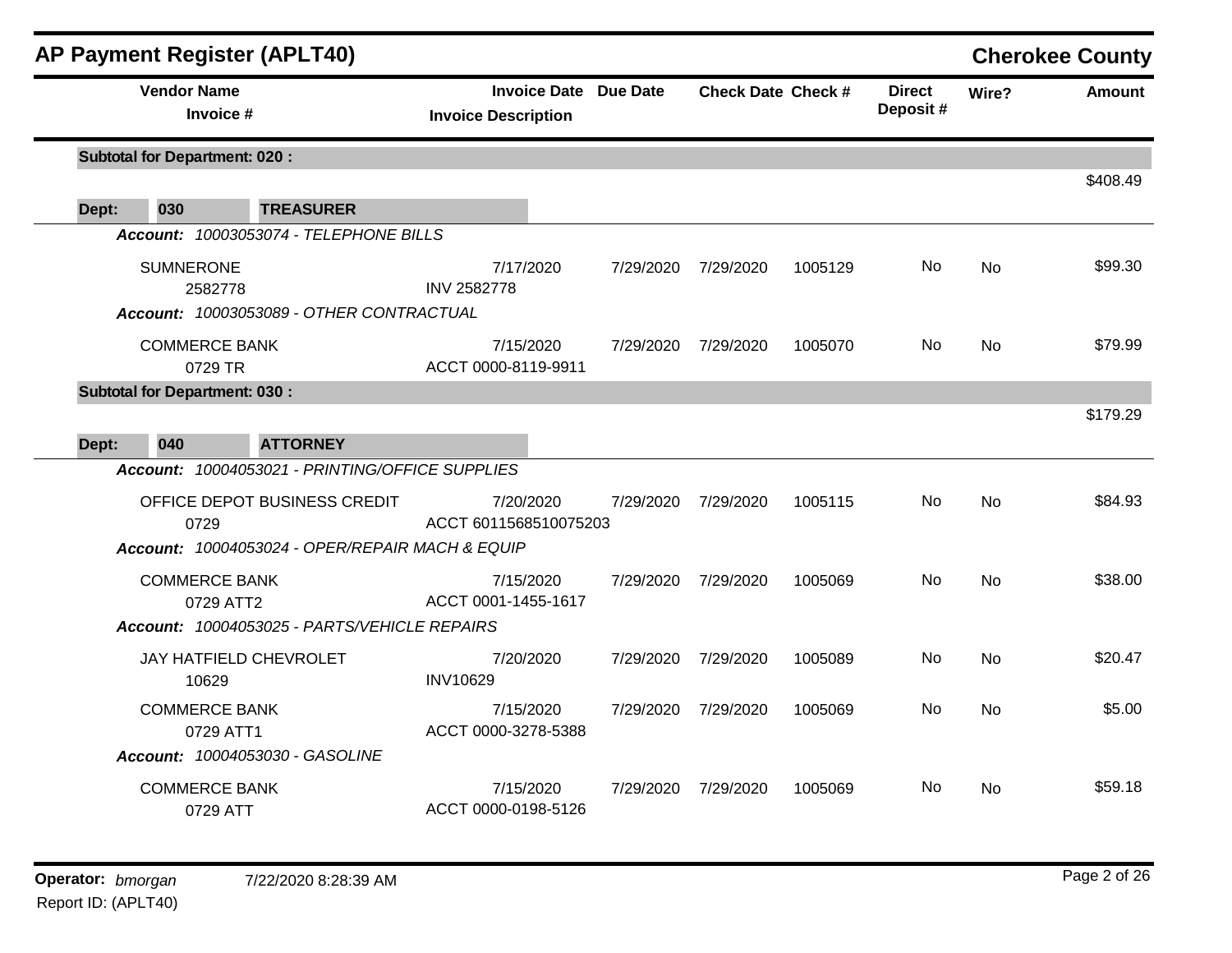| <b>Vendor Name</b><br>Invoice #                                          | <b>Invoice Date Due Date</b><br><b>Invoice Description</b> |           | <b>Check Date Check #</b> |         | <b>Direct</b><br>Deposit# | Wire?     | <b>Amount</b> |
|--------------------------------------------------------------------------|------------------------------------------------------------|-----------|---------------------------|---------|---------------------------|-----------|---------------|
| <b>COMMERCE BANK</b><br>0729 ATT1                                        | 7/15/2020<br>ACCT 0000-3278-5388                           |           | 7/29/2020 7/29/2020       | 1005069 | No                        | <b>No</b> | \$86.28       |
| Account: 10004053068 - OTHER COMMODITIES                                 |                                                            |           |                           |         |                           |           |               |
| <b>CULLIGAN OF JOPLIN</b><br>169734                                      | 7/20/2020<br><b>INV 169734</b>                             |           | 7/29/2020 7/29/2020       | 1005074 | No                        | <b>No</b> | \$6.50        |
| <b>CULLIGAN OF JOPLIN</b><br>169073                                      | 7/20/2020<br><b>INV 169073</b>                             |           | 7/29/2020 7/29/2020       | 1005074 | No                        | <b>No</b> | \$13.40       |
| <b>CULLIGAN OF JOPLIN</b><br>168591                                      | 7/20/2020<br><b>INV 168591</b>                             |           | 7/29/2020 7/29/2020       | 1005074 | No.                       | <b>No</b> | \$32.62       |
| Account: 10004053075 - DUES/SUBSCRIPTIONS                                |                                                            |           |                           |         |                           |           |               |
| <b>COMMERCE BANK</b><br>0729 ATT2                                        | 7/15/2020<br>ACCT 0001-1455-1617                           |           | 7/29/2020 7/29/2020       | 1005069 | No                        | No        | \$20.00       |
| Account: 10004053089 - OTHER CONTRACTUAL                                 |                                                            |           |                           |         |                           |           |               |
| THOMSON REUTERS - WEST<br>842570037                                      | 7/20/2020<br>INV 842570037                                 |           | 7/29/2020 7/29/2020       | 1005131 | No                        | <b>No</b> | \$292.95      |
| KANSAS ATTORNEY GENERAL'S OFFICE<br>SG2102                               | 7/20/2020<br><b>INV SG-21-02</b>                           | 7/29/2020 | 7/29/2020                 | 1005093 | No                        | <b>No</b> | \$2,000.00    |
| <b>COMMERCE BANK</b><br>0729 ATT2                                        | 7/15/2020<br>ACCT 0001-1455-1617                           | 7/29/2020 | 7/29/2020                 | 1005069 | No                        | No        | \$17.88       |
| <b>Subtotal for Department: 040:</b>                                     |                                                            |           |                           |         |                           |           |               |
|                                                                          |                                                            |           |                           |         |                           |           | \$2,677.21    |
| <b>REGISTER OF DEEDS</b><br>050<br>Dept:                                 |                                                            |           |                           |         |                           |           |               |
| Account: 10005053021 - PRINTING/OFFICE SUPPLIES                          |                                                            |           |                           |         |                           |           |               |
| <b>COMMERCE BANK</b><br>0729 103<br>Account: 10005053077 - HOTEL RENTALS | 7/13/2020<br>ACCT 0000=0111=8991                           |           | 7/29/2020 7/29/2020       | 1005069 | No                        | No        | \$268.26      |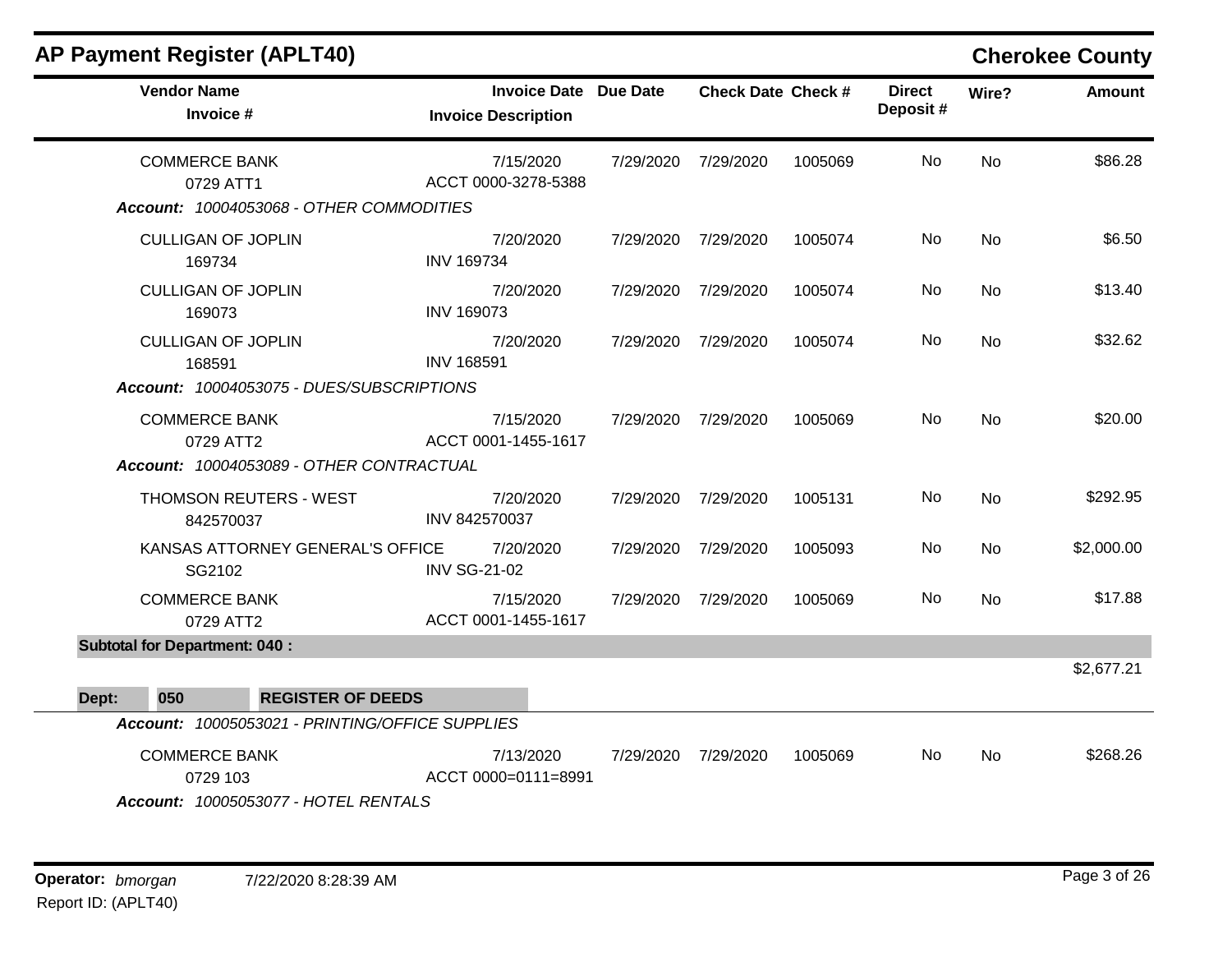|       |                                      | <b>AP Payment Register (APLT40)</b>                  |                                                   |           |                           |         |                           |           | <b>Cherokee County</b> |
|-------|--------------------------------------|------------------------------------------------------|---------------------------------------------------|-----------|---------------------------|---------|---------------------------|-----------|------------------------|
|       | <b>Vendor Name</b><br>Invoice #      |                                                      | <b>Invoice Date</b><br><b>Invoice Description</b> | Due Date  | <b>Check Date Check #</b> |         | <b>Direct</b><br>Deposit# | Wire?     | <b>Amount</b>          |
|       | <b>COMMERCE BANK</b><br>0729 103     |                                                      | 7/13/2020<br>ACCT 0000=0111=8991                  | 7/29/2020 | 7/29/2020                 | 1005069 | No                        | <b>No</b> | (\$187.38)             |
|       | <b>Subtotal for Department: 050:</b> |                                                      |                                                   |           |                           |         |                           |           |                        |
| Dept: | 060                                  | <b>SHERIFF &amp; JAIL</b>                            |                                                   |           |                           |         |                           |           | \$80.88                |
|       |                                      | Account: 10006053021 - PRINTING/OFFICE SUPPLIES      |                                                   |           |                           |         |                           |           |                        |
|       | <b>CINTAS CORP</b>                   | 8404696796                                           | 7/10/2020<br>INV 8404696796                       | 7/29/2020 | 7/29/2020                 | 1005062 | No                        | <b>No</b> | \$137.32               |
|       | <b>QUILL CORPORATION</b><br>8162022  |                                                      | 7/10/2020<br>INV 8162022                          | 7/29/2020 | 7/29/2020                 | 1005122 | No                        | No        | \$230.30               |
|       | <b>COMMERCE BANK</b><br>0729 SH3     |                                                      | 7/14/2020<br>ACCT 0000-0198-5019                  | 7/29/2020 | 7/29/2020                 | 1005069 | No                        | No        | \$39.00                |
|       | <b>COMMERCE BANK</b><br>0729 SH2     | Account: 10006053022 - EMPLOYEE UNIFORMS/ACCESSORIES | 7/14/2020<br>ACCT 0000-0198-5001                  | 7/29/2020 | 7/29/2020                 | 1005069 | No                        | No        | \$15.50                |
|       | 102316                               | SOUTHERN UNIFORM & EQUIPMENT                         | 7/10/2020<br>INV 102316                           | 7/29/2020 | 7/29/2020                 | 1005127 | No                        | <b>No</b> | \$103.98               |
|       | <b>COMMERCE BANK</b><br>0729 SH4     |                                                      | 7/14/2020<br>ACCT 0000-0188-4600                  | 7/29/2020 | 7/29/2020                 | 1005069 | No                        | <b>No</b> | \$327.54               |
|       | <b>COMMERCE BANK</b><br>0729 SH1     |                                                      | 7/14/2020<br>ACCT 0000-0268-3076                  | 7/29/2020 | 7/29/2020                 | 1005069 | No                        | No        | \$252.83               |
|       | 102056                               | SOUTHERN UNIFORM & EQUIPMENT                         | 7/10/2020<br><b>INV 102056</b>                    | 7/29/2020 | 7/29/2020                 | 1005127 | No                        | No        | \$29.95                |
|       |                                      | Account: 10006053025 - PARTS/VEHICLE REPAIRS         |                                                   |           |                           |         |                           |           |                        |
|       | <b>COMMERCE BANK</b><br>0729 SH2     |                                                      | 7/14/2020<br>ACCT 0000-0198-5001                  | 7/29/2020 | 7/29/2020                 | 1005069 | No                        | No        | \$302.38               |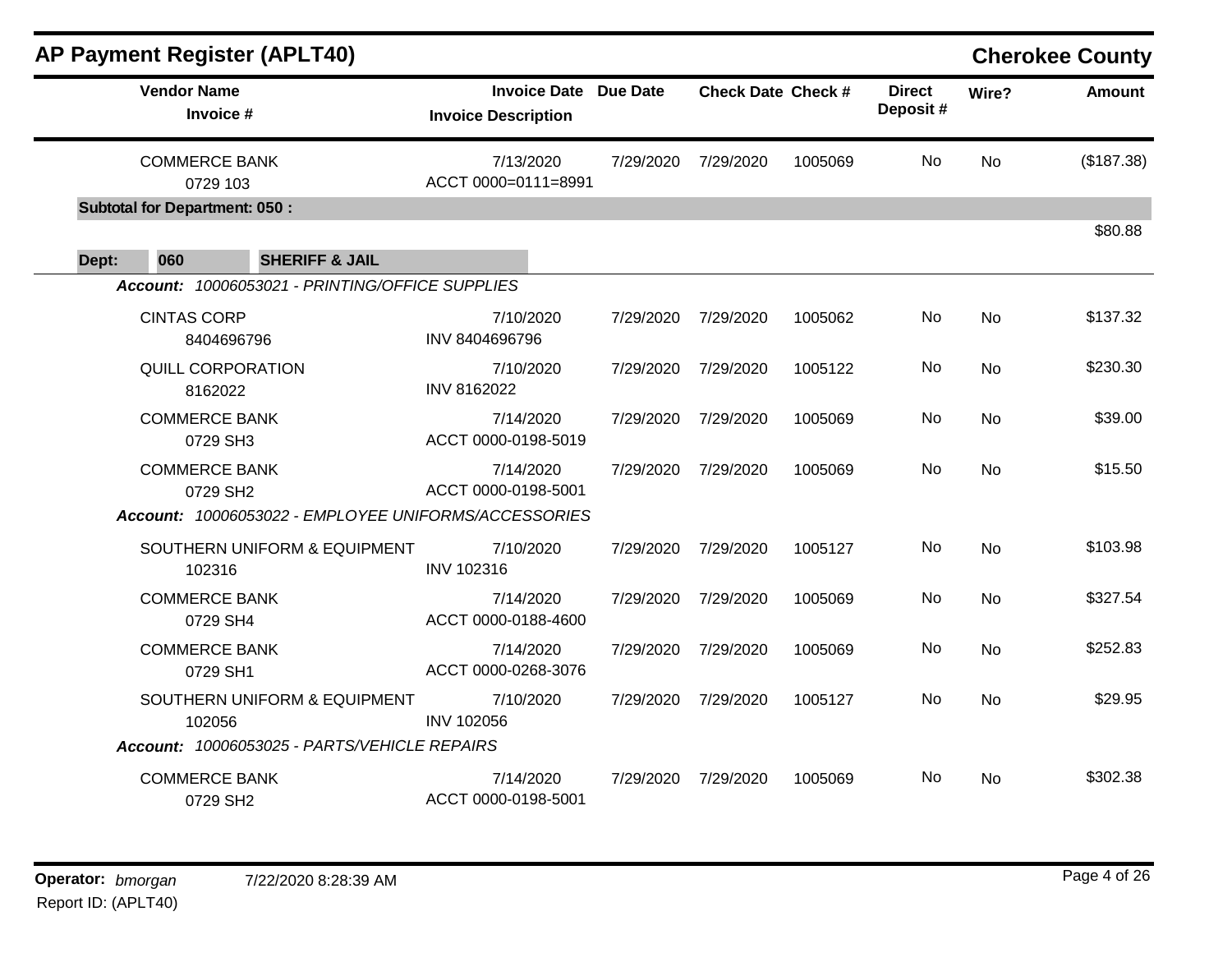|  |  |  | <b>AP Payment Register (APLT40)</b> |
|--|--|--|-------------------------------------|
|--|--|--|-------------------------------------|

### **Cherokee County**

| <b>Vendor Name</b><br>Invoice #            | <b>Invoice Date Due Date</b><br><b>Invoice Description</b> |           | <b>Check Date Check #</b> |         | <b>Direct</b><br>Deposit# | Wire?     | <b>Amount</b> |
|--------------------------------------------|------------------------------------------------------------|-----------|---------------------------|---------|---------------------------|-----------|---------------|
| KANSASLAND TIRE OF PITTSBURG<br>3976       | 7/13/2020<br><b>INV 3976</b>                               | 7/29/2020 | 7/29/2020                 | 1005095 | No.                       | No        | \$271.44      |
| MIKE CARPINO FORD MERCURY INC<br>30120     | 7/14/2020<br><b>INV 30120</b>                              |           | 7/29/2020 7/29/2020       | 1005105 | No.                       | <b>No</b> | \$32,000.00   |
| KANSASLAND TIRE OF PITTSBURG<br>3780       | 7/10/2020<br><b>INV 3780</b>                               | 7/29/2020 | 7/29/2020                 | 1005095 | No                        | <b>No</b> | \$307.90      |
| FRANK FLETCHER DODGE<br>127146             | 7/16/2020<br><b>INV 127146</b>                             |           | 7/29/2020 7/29/2020       | 1005083 | No.                       | No.       | \$13.05       |
| NATALINIS AUTOMOTIVE<br>741192             | 7/10/2020<br><b>INV 741192</b>                             |           | 7/29/2020 7/29/2020       | 1005110 | No.                       | <b>No</b> | \$104.98      |
| NATALINIS AUTOMOTIVE<br>741080             | 7/10/2020<br><b>INV 741080</b>                             |           | 7/29/2020 7/29/2020       | 1005110 | No                        | <b>No</b> | \$35.16       |
| NATALINIS AUTOMOTIVE<br>740930             | 7/10/2020<br><b>INV 740930</b>                             |           | 7/29/2020 7/29/2020       | 1005110 | No.                       | No.       | \$74.60       |
| Account: 10006053028 - COMPUTER SUPPLIES   |                                                            |           |                           |         |                           |           |               |
| NEWEGG BUSINESS, INC<br>1302850448         | 7/17/2020<br>INV 1302850448                                |           | 7/29/2020 7/29/2020       | 1005111 | No.                       | No        | \$34.37       |
| NEWEGG BUSINESS, INC<br>1302849819         | 7/17/2020<br>INV 1302849819                                |           | 7/29/2020 7/29/2020       | 1005111 | No                        | <b>No</b> | \$165.10      |
| <b>Account: 10006053030 - GASOLINE</b>     |                                                            |           |                           |         |                           |           |               |
| <b>COMMERCE BANK</b><br>0729 SH3           | 7/14/2020<br>ACCT 0000-0198-5019                           |           | 7/29/2020 7/29/2020       | 1005069 | No                        | <b>No</b> | \$35.18       |
| Account: 10006053040 - JANITORIAL SUPPLIES |                                                            |           |                           |         |                           |           |               |
| HENRY KRAFT INC<br>306170                  | 7/10/2020<br><b>INV 306170</b>                             |           | 7/29/2020 7/29/2020       | 1005086 | No.                       | No        | \$938.75      |
| Account: 10006053068 - OTHER COMMODITIES   |                                                            |           |                           |         |                           |           |               |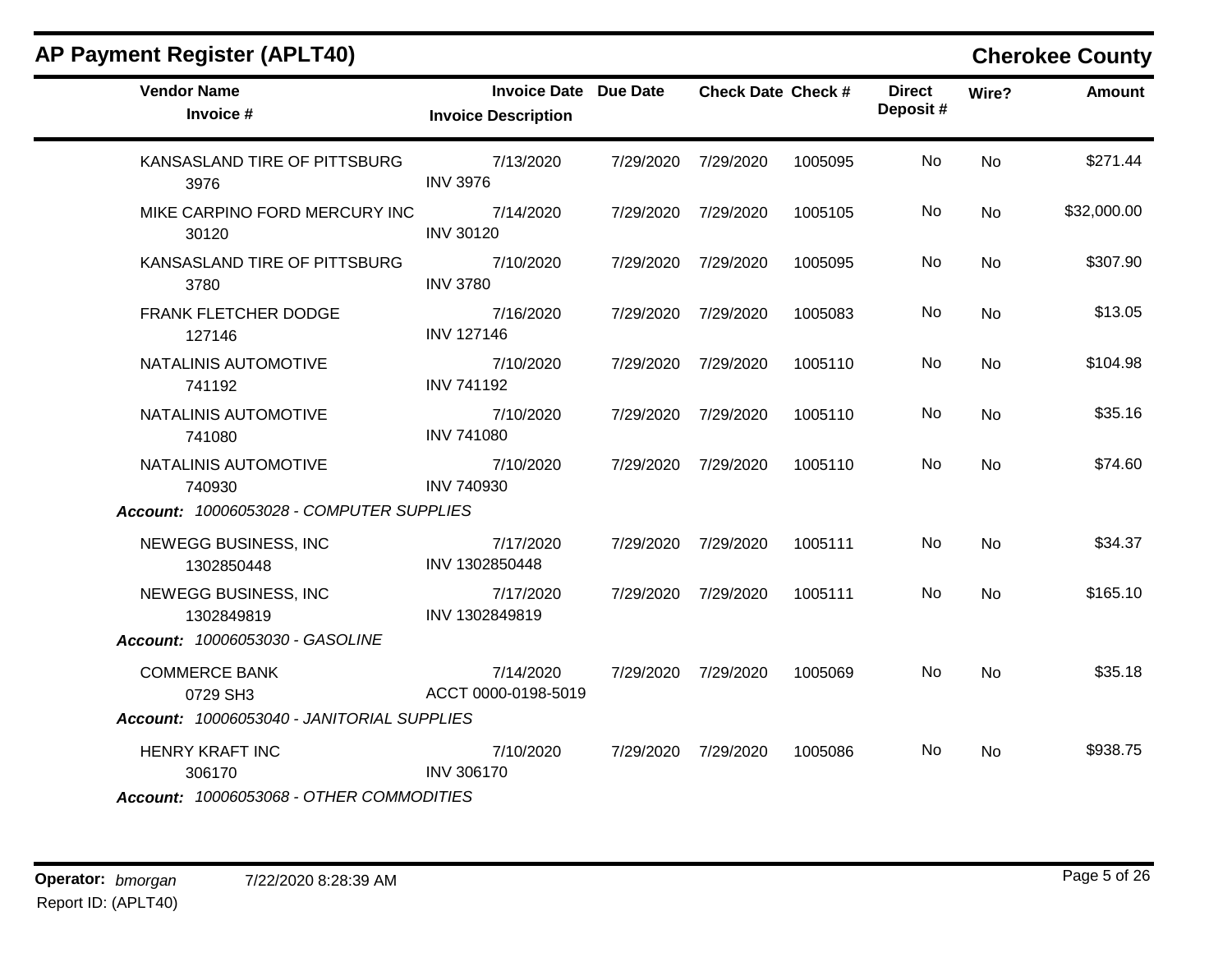| <b>Vendor Name</b><br>Invoice #                      | <b>Invoice Date Due Date</b><br><b>Invoice Description</b> | <b>Check Date Check #</b> |         | <b>Direct</b><br>Deposit# | Wire?          | Amount     |
|------------------------------------------------------|------------------------------------------------------------|---------------------------|---------|---------------------------|----------------|------------|
| FARMERS COOPERATIVE ASSOCIATION<br>279866            | 7/17/2020<br><b>INV 279866</b>                             | 7/29/2020 7/29/2020       | 1005080 | No.                       | N <sub>o</sub> | \$27.52    |
| Account: 10006053071 - COMMUNICATIONS                |                                                            |                           |         |                           |                |            |
| <b>COMMERCE BANK</b><br>0729 SH2                     | 7/14/2020<br>ACCT 0000-0198-5001                           | 7/29/2020 7/29/2020       | 1005069 | No.                       | <b>No</b>      | \$1,294.92 |
| Account: 10006053072 - GAS, ELECTRIC, WATER          |                                                            |                           |         |                           |                |            |
| SERVICE RECYCLING, LLC<br>R2324                      | 7/10/2020<br><b>INV R2324</b>                              | 7/29/2020 7/29/2020       | 1005125 | No.                       | <b>No</b>      | \$45.00    |
| <b>KANSAS GAS SERVICE</b><br>0729 SH                 | 7/10/2020<br>ACCT 510401545 1674911 36                     | 7/29/2020 7/29/2020       | 1005094 | No.                       | N <sub>o</sub> | \$190.95   |
| EMPIRE DISTRICT ELECTRIC COMPANY<br>0729 SH          | 7/17/2020<br>ACCT 643108-13-7                              | 7/29/2020 7/29/2020       | 1005077 | <b>No</b>                 | <b>No</b>      | \$5,354.71 |
| Account: 10006053074 - TELEPHONE BILLS               |                                                            |                           |         |                           |                |            |
| CRAW-KAN TELEPHONE COOPERATIVE INC 7/10/2020<br>0729 | <b>ACCT 121787</b>                                         | 7/29/2020 7/29/2020       | 1005073 | No.                       | <b>No</b>      | \$39.82    |
| AT&T<br>0729                                         | 7/10/2020<br>ACCT 0574120295001                            | 7/29/2020 7/29/2020       | 1005054 | No.                       | <b>No</b>      | \$89.99    |
| <b>CENTURYLINK</b><br>0729                           | 7/10/2020<br>ACCT 314237715                                | 7/29/2020 7/29/2020       | 1005059 | No.                       | No.            | \$104.09   |
| COLUMBUS TELEPHONE COMPANY<br>0729                   | 7/10/2020<br><b>ACCT 171</b>                               | 7/29/2020 7/29/2020       | 1005068 | No.                       | N <sub>o</sub> | \$46.47    |
| Account: 10006053076 - PROFESSIONAL SERVICES         |                                                            |                           |         |                           |                |            |
| NEWEGG BUSINESS, INC<br>1302850027                   | 7/17/2020<br>INV 1302850027                                | 7/29/2020 7/29/2020       | 1005111 | No.                       | <b>No</b>      | \$14.99    |
| <b>CLASS LTD</b><br>000925                           | 7/10/2020<br><b>INV 000925</b>                             | 7/29/2020 7/29/2020       | 1005065 | No.                       | No.            | \$1,004.40 |
| Account: 10006053080 - MAINTENANCE/BLDGS & GROUNDS   |                                                            |                           |         |                           |                |            |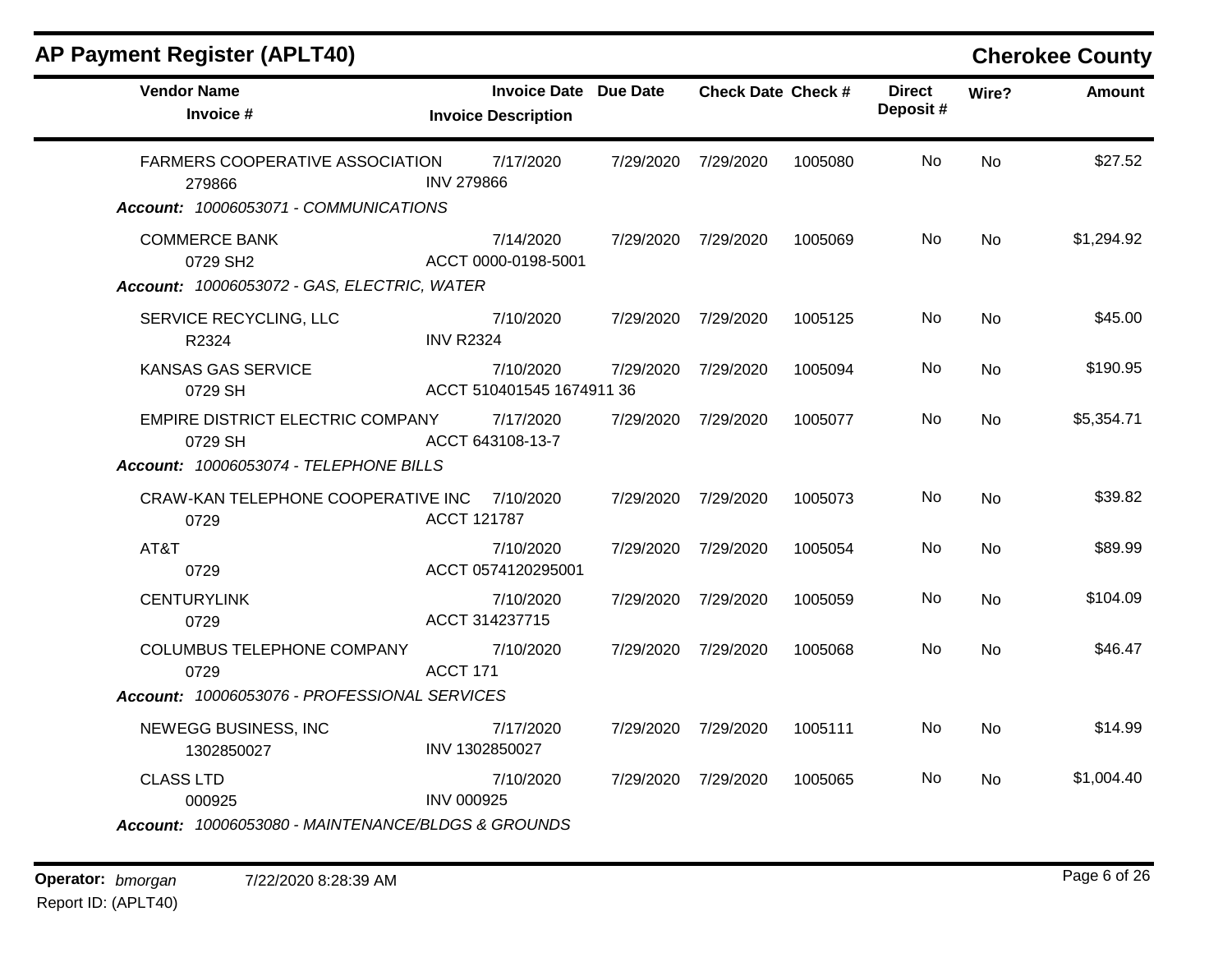| <b>Vendor Name</b><br>Invoice #               | <b>Invoice Date Due Date</b><br><b>Invoice Description</b> |           | <b>Check Date Check #</b> |         | <b>Direct</b><br>Deposit# | Wire?     | <b>Amount</b> |
|-----------------------------------------------|------------------------------------------------------------|-----------|---------------------------|---------|---------------------------|-----------|---------------|
| <b>BATTERY OUTFITTERS</b><br>1200IL8557       | 7/10/2020<br>INV 1200IL8557                                |           | 7/29/2020 7/29/2020       | 1005055 | No.                       | <b>No</b> | \$71.00       |
| <b>COMMERCE BANK</b><br>0729 SH               | 7/14/2020<br>ACCT 0000-0205-1464                           | 7/29/2020 | 7/29/2020                 | 1005069 | No                        | <b>No</b> | \$140.30      |
| <b>COMMERCE BANK</b><br>0729 SH1              | 7/14/2020<br>ACCT 0000-0268-3076                           |           | 7/29/2020 7/29/2020       | 1005069 | No.                       | <b>No</b> | \$40.17       |
| <b>QUILL CORPORATION</b><br>8182039           | 7/10/2020<br>INV 8182039                                   |           | 7/29/2020 7/29/2020       | 1005122 | No                        | <b>No</b> | \$29.98       |
| Account: 10006053083 - EQUIPMENT LEASE/RENTAL |                                                            |           |                           |         |                           |           |               |
| <b>TOSHIBA FINANCIAL SERVICES</b><br>27342100 | 7/10/2020<br>INV 27342100                                  |           | 7/29/2020 7/29/2020       | 1005132 | No                        | <b>No</b> | \$764.79      |
| Account: 10006053088 - CLASSES/TRAINING FEES  |                                                            |           |                           |         |                           |           |               |
| <b>NIJO</b><br>2020.07.08.022                 | 7/14/2020<br>INV 2020.07.08.002                            |           | 7/29/2020 7/29/2020       | 1005113 | No                        | <b>No</b> | \$2,000.00    |
| <b>COMMERCE BANK</b><br>0729 SH1              | 7/14/2020<br>ACCT 0000-0268-3076                           |           | 7/29/2020 7/29/2020       | 1005069 | No                        | <b>No</b> | \$14.61       |
| Account: 10006053094 - VEHICLES               |                                                            |           |                           |         |                           |           |               |
| <b>TESSCO INC</b><br>153022                   | 7/17/2020<br><b>INV 153022</b>                             |           | 7/29/2020 7/29/2020       | 1005130 | No                        | <b>No</b> | \$63.84       |
| <b>VITAL SIGNS</b><br>7002A                   | 7/10/2020<br><b>INV 7002A</b>                              |           | 7/29/2020 7/29/2020       | 1005140 | No                        | <b>No</b> | \$850.00      |
| <b>COMMERCE BANK</b><br>0729 SH2              | 7/14/2020<br>ACCT 0000-0198-5001                           |           | 7/29/2020 7/29/2020       | 1005069 | No                        | <b>No</b> | \$1,098.14    |
| Account: 10006053732 - INMATE FOOD            |                                                            |           |                           |         |                           |           |               |
| CONSOLIDATED CORRECTIONAL FOOD SE<br>19070820 | 7/17/2020<br><b>INV 19070820</b>                           |           | 7/29/2020 7/29/2020       | 1005072 | No.                       | No        | \$8,443.00    |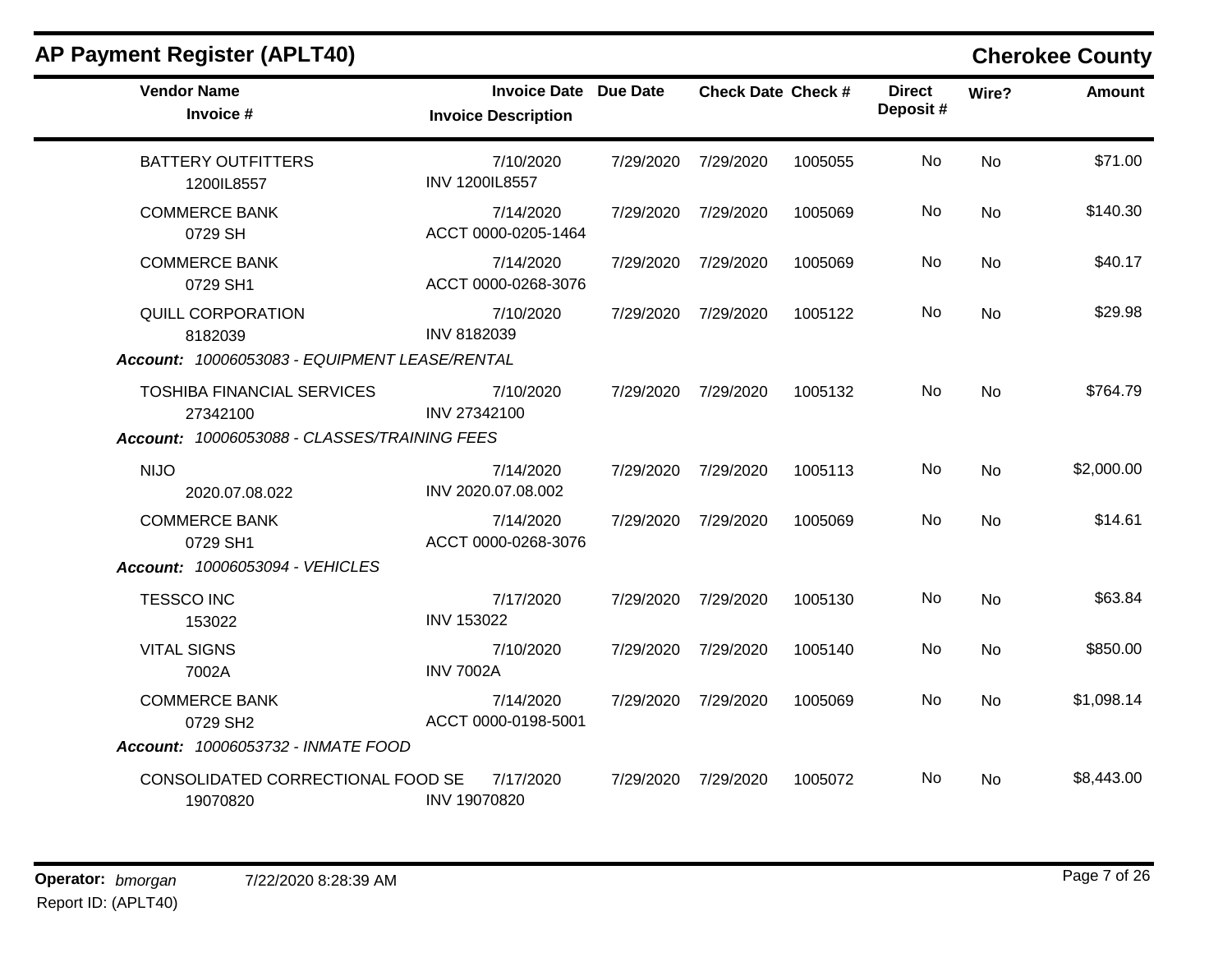| <b>Vendor Name</b><br>Invoice #                                                               | <b>Invoice Date Due Date</b><br><b>Invoice Description</b> |           | <b>Check Date Check #</b> |         | <b>Direct</b><br>Deposit# | Wire?     | <b>Amount</b> |
|-----------------------------------------------------------------------------------------------|------------------------------------------------------------|-----------|---------------------------|---------|---------------------------|-----------|---------------|
| ALLIED RESTARUANT SUPPLY<br>38534                                                             | 7/10/2020<br><b>INV 38534</b>                              | 7/29/2020 | 7/29/2020                 | 1005049 | No                        | <b>No</b> | \$203.80      |
| CONSOLIDATED CORRECTIONAL FOOD SE<br>19061020<br>Account: 10006053737 - INMATE PERSONAL ITEMS | 7/17/2020<br>INV 19061020                                  | 7/29/2020 | 7/29/2020                 | 1005072 | No.                       | <b>No</b> | \$1,804.10    |
| <b>TURNKEY CORRECTIONS</b><br>10007247                                                        | 7/10/2020<br>INV 10007247                                  |           | 7/29/2020 7/29/2020       | 1005136 | No                        | <b>No</b> | \$105.03      |
| <b>CHARM-TEX INC</b><br>0223941                                                               | 7/17/2020<br>INV 0223941                                   |           | 7/29/2020 7/29/2020       | 1005060 | No                        | <b>No</b> | \$144.60      |
| CHARM-TEX INC<br>0223405                                                                      | 7/10/2020<br>INV 0223405                                   | 7/29/2020 | 7/29/2020                 | 1005060 | <b>No</b>                 | No        | \$52.90       |
| <b>CHARM-TEX INC</b><br>0223940                                                               | 7/17/2020<br>INV 0223940                                   | 7/29/2020 | 7/29/2020                 | 1005060 | No.                       | <b>No</b> | \$69.90       |
| PHOENIX SUPPLY<br>20450                                                                       | 7/14/2020<br><b>INV 20450</b>                              | 7/29/2020 | 7/29/2020                 | 1005116 | No.                       | <b>No</b> | \$197.38      |
| <b>TURNKEY CORRECTIONS</b><br>10006463                                                        | 7/10/2020<br>INV 10006463                                  | 7/29/2020 | 7/29/2020                 | 1005136 | No.                       | <b>No</b> | \$953.10      |
| <b>TURNKEY CORRECTIONS</b><br>10007100                                                        | 7/10/2020<br><b>INV 1007100</b>                            | 7/29/2020 | 7/29/2020                 | 1005136 | No.                       | No        | \$18.00       |
| <b>CHARM-TEX INC</b><br>0223004                                                               | 7/10/2020<br>INV 0223004                                   | 7/29/2020 | 7/29/2020                 | 1005060 | No.                       | <b>No</b> | \$144.44      |
| CHARM-TEX INC<br>0215192                                                                      | 7/10/2020<br>INV 0215192                                   | 7/29/2020 | 7/29/2020                 | 1005060 | No.                       | <b>No</b> | \$478.10      |
| <b>TURNKEY CORRECTIONS</b><br>10006682<br>$A$ ccount: 10006053786 - INIMATE MEDICAL           | 7/10/2020<br>INV 10006682                                  | 7/29/2020 | 7/29/2020                 | 1005136 | No.                       | No        | \$2.26        |

*Account: 10006053786 - INMATE MEDICAL*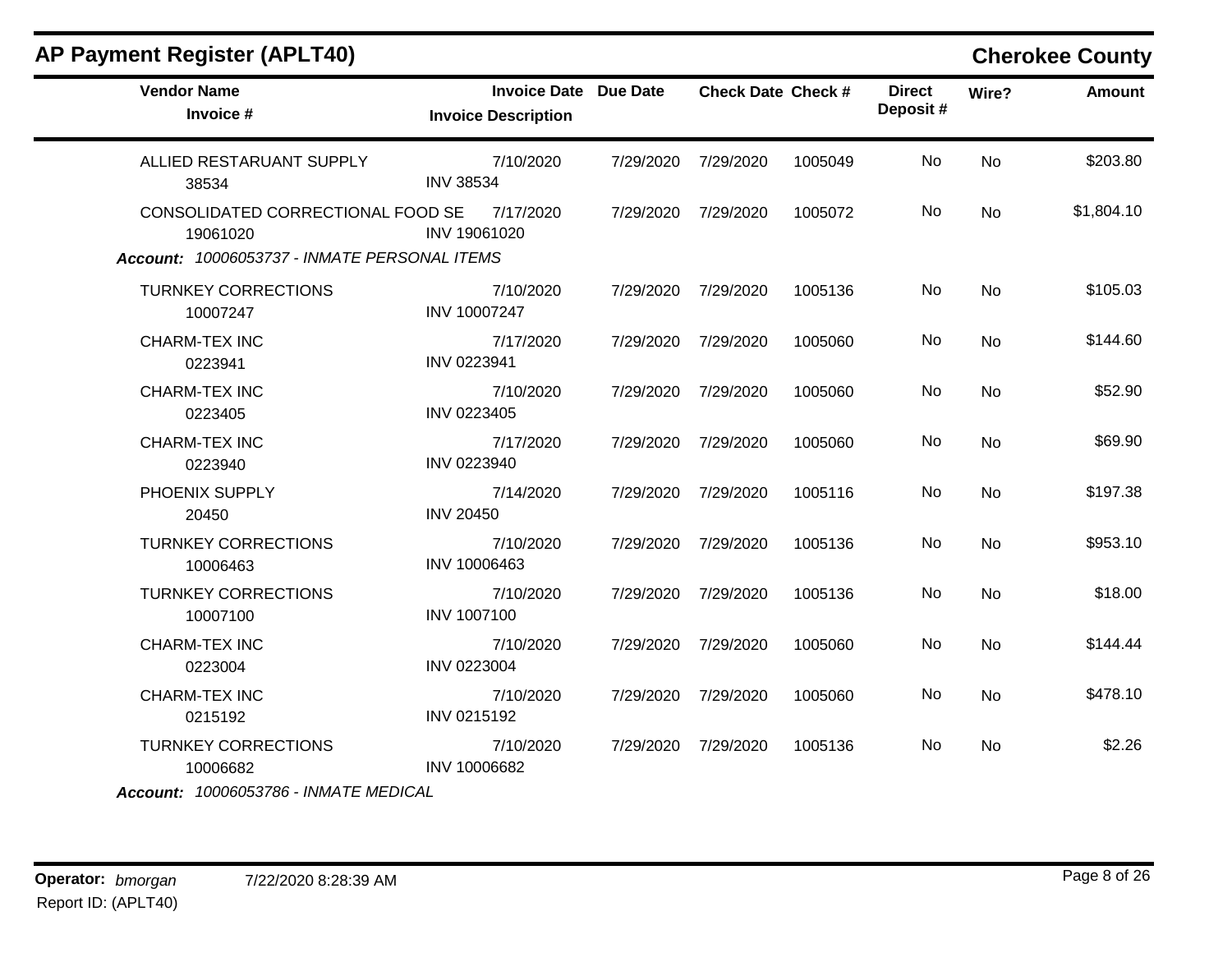| <b>AP Payment Register (APLT40)</b>             |                                                            |           |                           |         |                           |                | <b>Cherokee County</b> |
|-------------------------------------------------|------------------------------------------------------------|-----------|---------------------------|---------|---------------------------|----------------|------------------------|
| <b>Vendor Name</b><br>Invoice #                 | <b>Invoice Date Due Date</b><br><b>Invoice Description</b> |           | <b>Check Date Check #</b> |         | <b>Direct</b><br>Deposit# | Wire?          | Amount                 |
| <b>MERCY COLUMBUS</b><br>0729                   | 7/17/2020<br>ACCT 9400004168001/NEGOTIATED RATE            | 7/29/2020 | 7/29/2020                 | 1005101 | No                        | <b>No</b>      | \$26.24                |
| <b>WELLPATH LLC</b><br>0067883                  | 7/17/2020<br>INV 0067883                                   | 7/29/2020 | 7/29/2020                 | 1005141 | No                        | <b>No</b>      | \$36.00                |
| <b>BTX KS INC</b><br>3228063020                 | 7/14/2020<br>INV 3228063020                                | 7/29/2020 | 7/29/2020                 | 1005058 | No.                       | <b>No</b>      | \$312.00               |
| <b>MERCY COLUMBUS</b><br>0729 SH                | 7/17/2020<br>NEGOTIATED RATE/CONT 220-272763-00            | 7/29/2020 | 7/29/2020                 | 1005101 | No.                       | No             | \$29.24                |
| <b>Subtotal for Department: 060:</b>            |                                                            |           |                           |         |                           |                |                        |
| 070<br><b>DISTRICT COURT</b><br>Dept:           |                                                            |           |                           |         |                           |                | \$61,725.11            |
| Account: 10007053021 - PRINTING/OFFICE SUPPLIES |                                                            |           |                           |         |                           |                |                        |
| <b>BILLS GLASS</b><br>4322                      | 7/20/2020<br><b>INV 4322</b>                               | 7/29/2020 | 7/29/2020                 | 1005056 | No                        | <b>No</b>      | \$212.27               |
| Account: 10007053073 - TRANSPORTATION           |                                                            |           |                           |         |                           |                |                        |
| <b>BRENDA CHAPPELL</b><br>0729                  | 7/20/2020<br><b>TRAVEL EXPENSE</b>                         | 7/29/2020 | 7/29/2020                 | 1005057 | No.                       | N <sub>o</sub> | \$21.19                |
| Account: 10007053083 - EQUIPMENT LEASE/RENTAL   |                                                            |           |                           |         |                           |                |                        |
| POSTMASTER GENERAL<br>0729                      | 7/20/2020<br>PO BOX 189 YEARLY RENTAL                      | 7/29/2020 | 7/29/2020                 | 1005118 | No.                       | <b>No</b>      | \$150.00               |
| <b>Subtotal for Department: 070:</b>            |                                                            |           |                           |         |                           |                |                        |
| 080<br><b>COURTHOUSE</b><br>Dept:               |                                                            |           |                           |         |                           |                | \$383.46               |
| Account: 10008053040 - JANITORIAL SUPPLIES      |                                                            |           |                           |         |                           |                |                        |
| <b>CINTAS #459</b><br>4055913548                | 7/16/2020<br>INV 4055913548                                | 7/29/2020 | 7/29/2020                 | 1005061 | No.                       | <b>No</b>      | \$74.61                |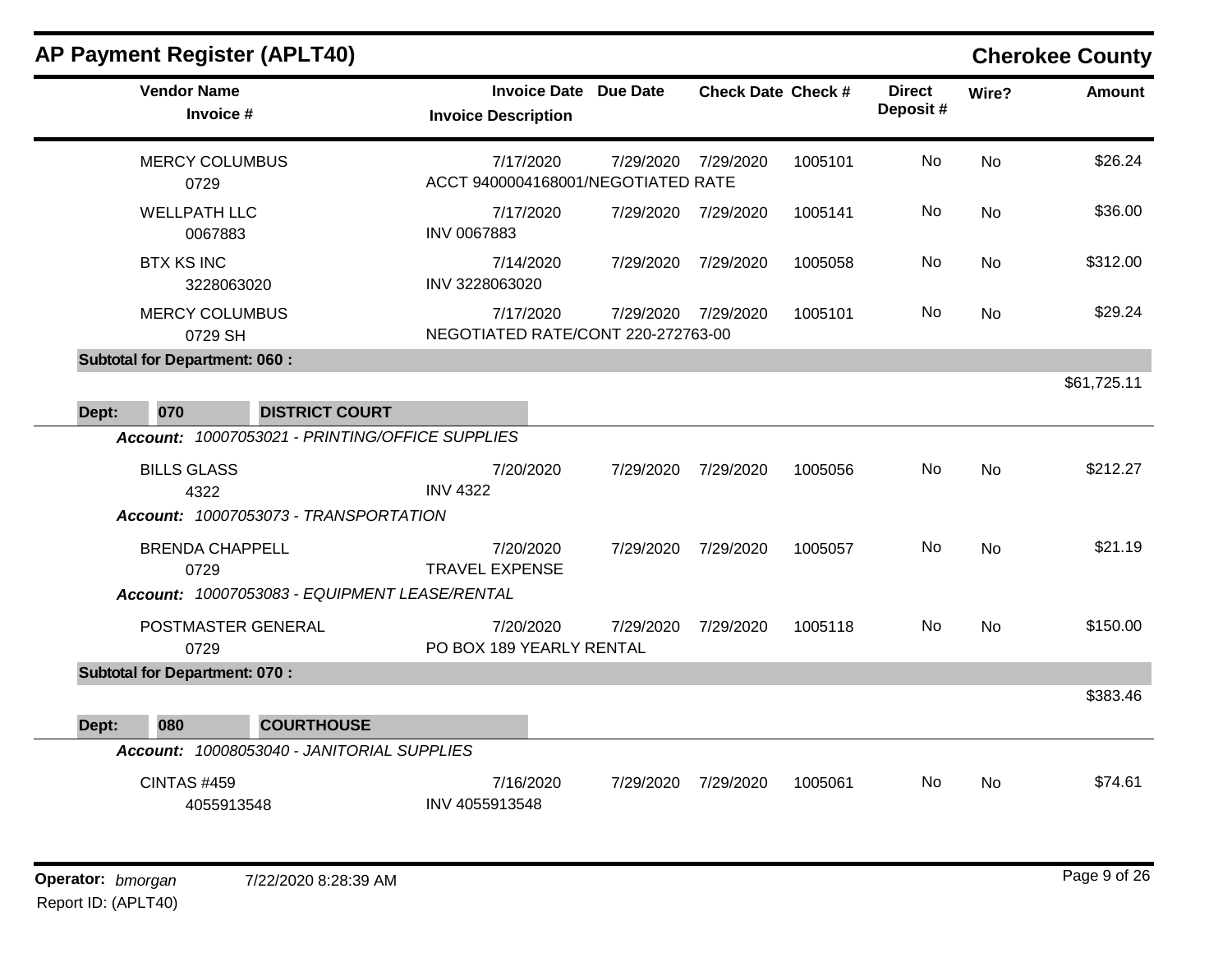| <b>AP Payment Register (APLT40)</b>                                                   |                                                            |                           |         |                           |                | <b>Cherokee County</b> |
|---------------------------------------------------------------------------------------|------------------------------------------------------------|---------------------------|---------|---------------------------|----------------|------------------------|
| <b>Vendor Name</b><br>Invoice #                                                       | <b>Invoice Date Due Date</b><br><b>Invoice Description</b> | <b>Check Date Check #</b> |         | <b>Direct</b><br>Deposit# | Wire?          | <b>Amount</b>          |
| ETTINGER'S OFFICE SUPPLY<br>5306000                                                   | 7/17/2020<br><b>INV 5306000</b>                            | 7/29/2020 7/29/2020       | 1005078 | <b>No</b>                 | No             | \$151.33               |
| <b>CINTAS #459</b><br>4055274387<br>Account: 10008053042 - BREAKROOM SUPPLIES         | 7/10/2020<br>INV 4055274387                                | 7/29/2020 7/29/2020       | 1005061 | No                        | <b>No</b>      | \$74.61                |
| <b>CULLIGAN OF JOPLIN</b><br>170661<br>Account: 10008053072 - GAS, ELECTRIC, WATER    | 7/20/2020<br><b>INV 170661</b>                             | 7/29/2020 7/29/2020       | 1005074 | No                        | <b>No</b>      | \$13.40                |
| <b>KANSAS GAS SERVICE</b><br>0729                                                     | 7/10/2020<br>ACCT 510241094 1188724 27                     | 7/29/2020 7/29/2020       | 1005094 | No.                       | No             | \$78.52                |
| PRO SOLUTIONS, LLC<br>202005509                                                       | 7/10/2020<br><b>INV 169492</b>                             | 7/29/2020 7/29/2020       | 1005120 | No                        | <b>No</b>      | \$20.77                |
| PRO SOLUTIONS, LLC<br>202006193<br>Account: 10008053080 - MAINTENANCE/BLDGS & GROUNDS | 7/20/2020<br>INV 2020-06-193                               | 7/29/2020 7/29/2020       | 1005120 | No.                       | N <sub>o</sub> | \$40.00                |
| TRUE VALUE COLUMBUS<br>A413352                                                        | 7/14/2020<br><b>TRANS A413352</b>                          | 7/29/2020 7/29/2020       | 1005134 | No                        | <b>No</b>      | \$49.94                |
| TOUCHTON ELECTRIC INC<br>52358                                                        | 7/15/2020<br><b>INV 52358</b>                              | 7/29/2020 7/29/2020       | 1005133 | No.                       | <b>No</b>      | \$34.00                |
| Account: 10008053089 - OTHER CONTRACTUAL                                              |                                                            |                           |         |                           |                |                        |
| <b>CINTAS #459</b><br>1901334220                                                      | 7/14/2020<br>INV 1901334220                                | 7/29/2020 7/29/2020       | 1005061 | No                        | No             | \$85.02                |
| PITNEY BOWES PURCHASE POWER<br>0729                                                   | 7/10/2020<br>ACCT 8000-9000-0557-1587                      | 7/29/2020 7/29/2020       | 1005117 | No.                       | <b>No</b>      | \$3,000.00             |
| <b>FORENSIC MEDICAL</b><br>15701                                                      | 7/13/2020<br><b>INV 15701</b>                              | 7/29/2020 7/29/2020       | 1005082 | No.                       | No.            | \$9,900.00             |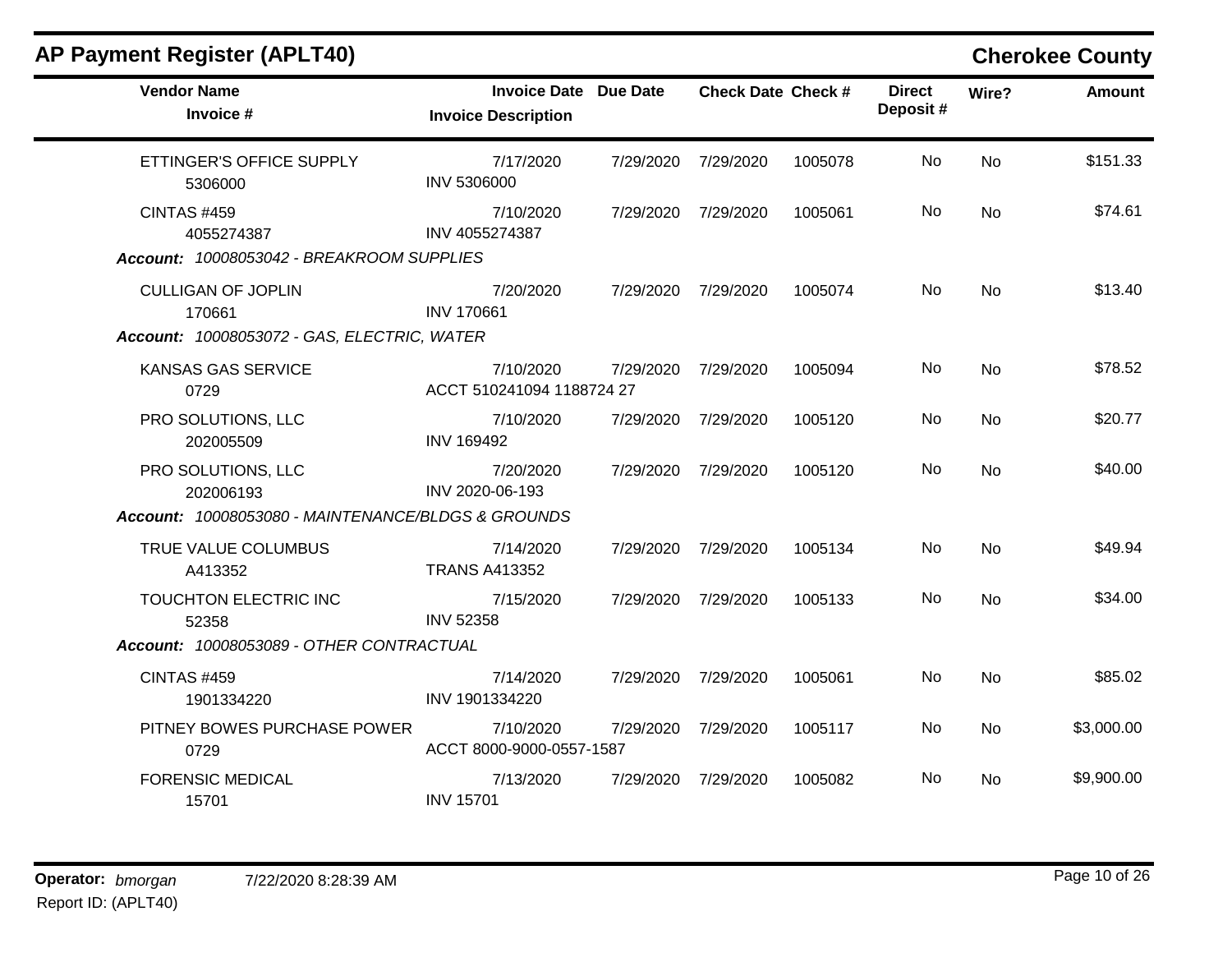|       |                                      | <b>AP Payment Register (APLT40)</b>                                      |                                                   |                 |                           |         |                           |                | <b>Cherokee County</b> |
|-------|--------------------------------------|--------------------------------------------------------------------------|---------------------------------------------------|-----------------|---------------------------|---------|---------------------------|----------------|------------------------|
|       | <b>Vendor Name</b><br>Invoice #      |                                                                          | <b>Invoice Date</b><br><b>Invoice Description</b> | <b>Due Date</b> | <b>Check Date Check #</b> |         | <b>Direct</b><br>Deposit# | Wire?          | <b>Amount</b>          |
|       | 0001612                              | <b>VIA CHRISTI HOSPITAL PITT</b>                                         | 7/10/2020<br>INV 0001612                          | 7/29/2020       | 7/29/2020                 | 1005139 | No                        | <b>No</b>      | \$725.00               |
|       | 0001277                              | <b>VIA CHRISTI HOSPITAL PITT</b>                                         | 7/13/2020<br><b>INV 0001277</b>                   | 7/29/2020       | 7/29/2020                 | 1005139 | No                        | <b>No</b>      | \$350.00               |
|       | 0729                                 | <b>MYRA CARLISLE FRAZIER</b>                                             | 7/20/2020<br>REIMB/RETIREMENT GIFT CARD           | 7/29/2020       | 7/29/2020                 | 1005107 | No                        | No             | \$100.00               |
|       | <b>KENNETH E MAXTON</b><br>0729      |                                                                          | 7/20/2020<br><b>CORONER BILLING</b>               | 7/29/2020       | 7/29/2020                 | 1005096 | No                        | No             | \$320.00               |
|       | <b>Subtotal for Department: 080:</b> |                                                                          |                                                   |                 |                           |         |                           |                |                        |
|       |                                      |                                                                          |                                                   |                 |                           |         |                           |                | \$15,017.20            |
| Dept: | 090                                  | <b>EMERGENCY PREPAREDNESS</b>                                            |                                                   |                 |                           |         |                           |                |                        |
|       |                                      | Account: 10009053072 - GAS, ELECTRIC, WATER                              |                                                   |                 |                           |         |                           |                |                        |
|       | <b>EVERGY</b><br>0729                |                                                                          | 7/13/2020<br>ACCT 2457329745                      | 7/29/2020       | 7/29/2020                 | 1005079 | No.                       | No             | \$32.59                |
|       | <b>Subtotal for Department: 090:</b> |                                                                          |                                                   |                 |                           |         |                           |                |                        |
|       |                                      |                                                                          |                                                   |                 |                           |         |                           |                | \$32.59                |
| Dept: | 095                                  | <b>HUMAN RESOURCE</b><br>Account: 10009553021 - PRINTING/OFFICE SUPPLIES |                                                   |                 |                           |         |                           |                |                        |
|       |                                      |                                                                          |                                                   |                 |                           |         |                           |                |                        |
|       | 5304990                              | ETTINGER'S OFFICE SUPPLY                                                 | 7/17/2020<br>INV 5304990                          | 7/29/2020       | 7/29/2020                 | 1005078 | No.                       | N <sub>o</sub> | \$149.54               |
|       | <b>Subtotal for Department: 095:</b> |                                                                          |                                                   |                 |                           |         |                           |                |                        |
|       |                                      |                                                                          |                                                   |                 |                           |         |                           |                | \$149.54               |
| Dept: | 150                                  | <b>COMPUTER PROGRAMMING</b>                                              |                                                   |                 |                           |         |                           |                |                        |
|       |                                      | Account: 10015053089 - OTHER CONTRACTUAL                                 |                                                   |                 |                           |         |                           |                |                        |
|       | NEX-TECH<br>0729                     |                                                                          | 7/10/2020<br>ACCT 403167                          | 7/29/2020       | 7/29/2020                 | 1005112 | No.                       | No             | \$2.50                 |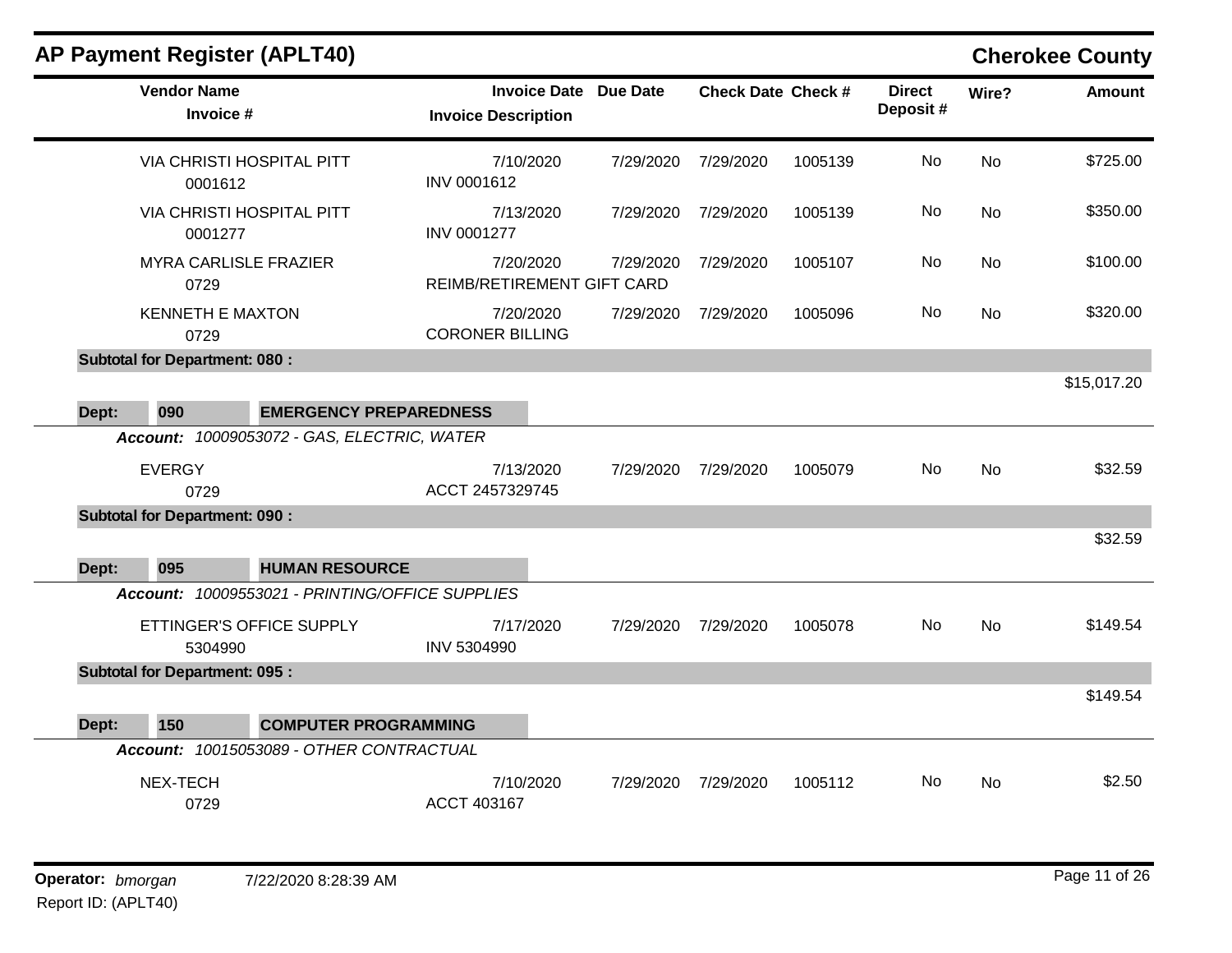|              |                                | <b>AP Payment Register (APLT40)</b>         |                   |                                                            |           |                           |         |                           |           | <b>Cherokee County</b> |
|--------------|--------------------------------|---------------------------------------------|-------------------|------------------------------------------------------------|-----------|---------------------------|---------|---------------------------|-----------|------------------------|
|              | <b>Vendor Name</b>             | Invoice #                                   |                   | <b>Invoice Date Due Date</b><br><b>Invoice Description</b> |           | <b>Check Date Check #</b> |         | <b>Direct</b><br>Deposit# | Wire?     | <b>Amount</b>          |
|              |                                | <b>Subtotal for Department: 150:</b>        |                   |                                                            |           |                           |         |                           |           |                        |
|              |                                |                                             |                   |                                                            |           |                           |         |                           |           | \$2.50                 |
|              | 170<br>Dept:                   | <b>JUVENILE DETENTION</b>                   |                   |                                                            |           |                           |         |                           |           |                        |
|              |                                | Account: 10017053089 - OTHER CONTRACTUAL    |                   |                                                            |           |                           |         |                           |           |                        |
|              |                                | SEK REGIONAL JUVENILE DETENTION CTR<br>6765 | <b>INV 6765</b>   | 7/17/2020                                                  | 7/29/2020 | 7/29/2020                 | 1005124 | No.                       | No        | \$8,939.00             |
|              |                                | <b>Subtotal for Department: 170:</b>        |                   |                                                            |           |                           |         |                           |           |                        |
|              |                                |                                             |                   |                                                            |           |                           |         |                           |           | \$8,939.00             |
|              | 190<br>Dept:                   | 911 MAPPING                                 |                   |                                                            |           |                           |         |                           |           |                        |
|              |                                | Account: 10019053074 - TELEPHONE BILLS      |                   |                                                            |           |                           |         |                           |           |                        |
|              |                                | <b>STRONGHOLD DATA</b>                      |                   | 7/17/2020                                                  | 7/29/2020 | 7/29/2020                 | 1005128 | No.                       | No        | \$60.00                |
|              |                                | 33018                                       | <b>INV 33018</b>  |                                                            |           |                           |         |                           |           |                        |
|              |                                | <b>Subtotal for Department: 190:</b>        |                   |                                                            |           |                           |         |                           |           |                        |
|              |                                |                                             |                   |                                                            |           |                           |         |                           |           | \$60.00                |
|              | 500<br>Dept:                   | <b>SOLID WASTE RECYCLING</b>                |                   |                                                            |           |                           |         |                           |           |                        |
|              |                                | Account: 10050053502 - SOLID WASTE EXPENSES |                   |                                                            |           |                           |         |                           |           |                        |
|              |                                | NATALINIS AUTOMOTIVE                        |                   | 7/16/2020                                                  | 7/29/2020 | 7/29/2020                 | 1005108 | No                        | <b>No</b> | \$32.45                |
|              |                                | 742483                                      | <b>INV 742483</b> |                                                            |           |                           |         |                           |           |                        |
|              |                                | <b>Subtotal for Department: 500:</b>        |                   |                                                            |           |                           |         |                           |           | \$32.45                |
|              |                                |                                             |                   |                                                            |           |                           |         |                           |           |                        |
|              | <b>Subtotal for Fund: 100:</b> |                                             |                   |                                                            |           |                           |         |                           |           | \$90,238.83            |
|              |                                |                                             |                   |                                                            |           |                           |         |                           |           |                        |
| <b>Fund:</b> | 103                            | <b>TECHNOLOGY FUND</b>                      |                   |                                                            |           |                           |         |                           |           |                        |
|              | Dept:<br>000                   | <b>NON-DEPARTMENTAL</b>                     |                   |                                                            |           |                           |         |                           |           |                        |
|              |                                | Account: 10300053300 - MISC PAID OUT        |                   |                                                            |           |                           |         |                           |           |                        |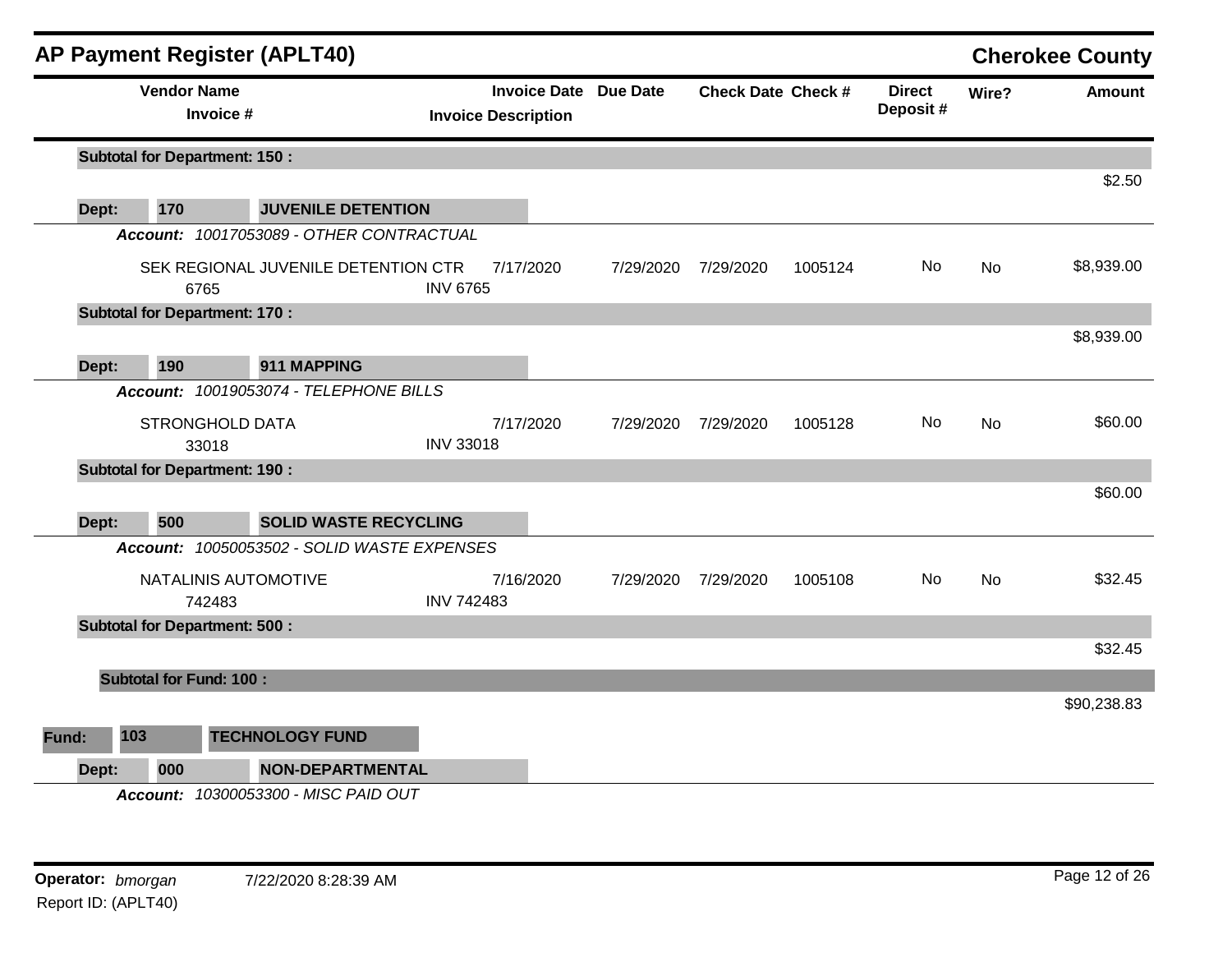|                   |                                | <b>AP Payment Register (APLT40)</b>               |                                                            |           |                           |         |                           |       | <b>Cherokee County</b> |
|-------------------|--------------------------------|---------------------------------------------------|------------------------------------------------------------|-----------|---------------------------|---------|---------------------------|-------|------------------------|
|                   |                                | <b>Vendor Name</b><br>Invoice #                   | <b>Invoice Date Due Date</b><br><b>Invoice Description</b> |           | <b>Check Date Check #</b> |         | <b>Direct</b><br>Deposit# | Wire? | <b>Amount</b>          |
|                   | <b>US IMAGING</b>              | 15318                                             | 7/13/2020<br><b>INV 15318</b>                              | 7/29/2020 | 7/29/2020                 | 1005137 | No                        | No    | \$5,956.40             |
|                   |                                | ETTINGER'S OFFICE SUPPLY<br>5293610               | 7/13/2020<br>INV 5293610                                   | 7/29/2020 | 7/29/2020                 | 1005078 | No                        | No    | \$559.85               |
|                   |                                | <b>Subtotal for Department: 000:</b>              |                                                            |           |                           |         |                           |       |                        |
|                   |                                |                                                   |                                                            |           |                           |         |                           |       | \$6,516.25             |
|                   | <b>Subtotal for Fund: 103:</b> |                                                   |                                                            |           |                           |         |                           |       |                        |
| Fund:             | 109                            | <b>TECHNOLOGY RESERVE F</b>                       |                                                            |           |                           |         |                           |       | \$6,516.25             |
| Dept:             | 000                            | <b>NON-DEPARTMENTAL</b>                           |                                                            |           |                           |         |                           |       |                        |
|                   |                                | Account: 10900053222 - TECHNOLOGY RESERVE EXPENSE |                                                            |           |                           |         |                           |       |                        |
|                   |                                | COMPUTER INFORMATION CONCEPTS<br>PSI30950         | 7/13/2020<br><b>INV PSI30950</b>                           | 7/29/2020 | 7/29/2020                 | 1005071 | No                        | No    | \$1,650.00             |
|                   |                                | COMPUTER INFORMATION CONCEPTS<br>psi30948         | 7/17/2020<br><b>INV PSI30948</b>                           | 7/29/2020 | 7/29/2020                 | 1005071 | No                        | No    | \$1,190.00             |
|                   |                                | COMPUTER INFORMATION CONCEPTS<br>PSI130964        | 7/13/2020<br><b>INV PSI30964</b>                           | 7/29/2020 | 7/29/2020                 | 1005071 | No                        | No    | \$1,050.00             |
|                   |                                | <b>Subtotal for Department: 000:</b>              |                                                            |           |                           |         |                           |       |                        |
|                   |                                |                                                   |                                                            |           |                           |         |                           |       | \$3,890.00             |
|                   | <b>Subtotal for Fund: 109:</b> |                                                   |                                                            |           |                           |         |                           |       | \$3,890.00             |
| Fund:             | 110                            | <b>ROAD AND BRIDGE</b>                            |                                                            |           |                           |         |                           |       |                        |
| Dept:             | 000                            | <b>NON-DEPARTMENTAL</b>                           |                                                            |           |                           |         |                           |       |                        |
|                   |                                | Account: 11000053031 - DIESEL FUEL                |                                                            |           |                           |         |                           |       |                        |
|                   |                                | MFA OIL - NEOSHO 1055<br>1768992 HWY              | 7/10/2020<br>INV #1768992                                  | 7/29/2020 | 7/29/2020                 | 1005103 | No                        | No    | \$416.19               |
| Operator: bmorgan |                                | 7/22/2020 8:28:39 AM                              |                                                            |           |                           |         |                           |       | Page 13 of 26          |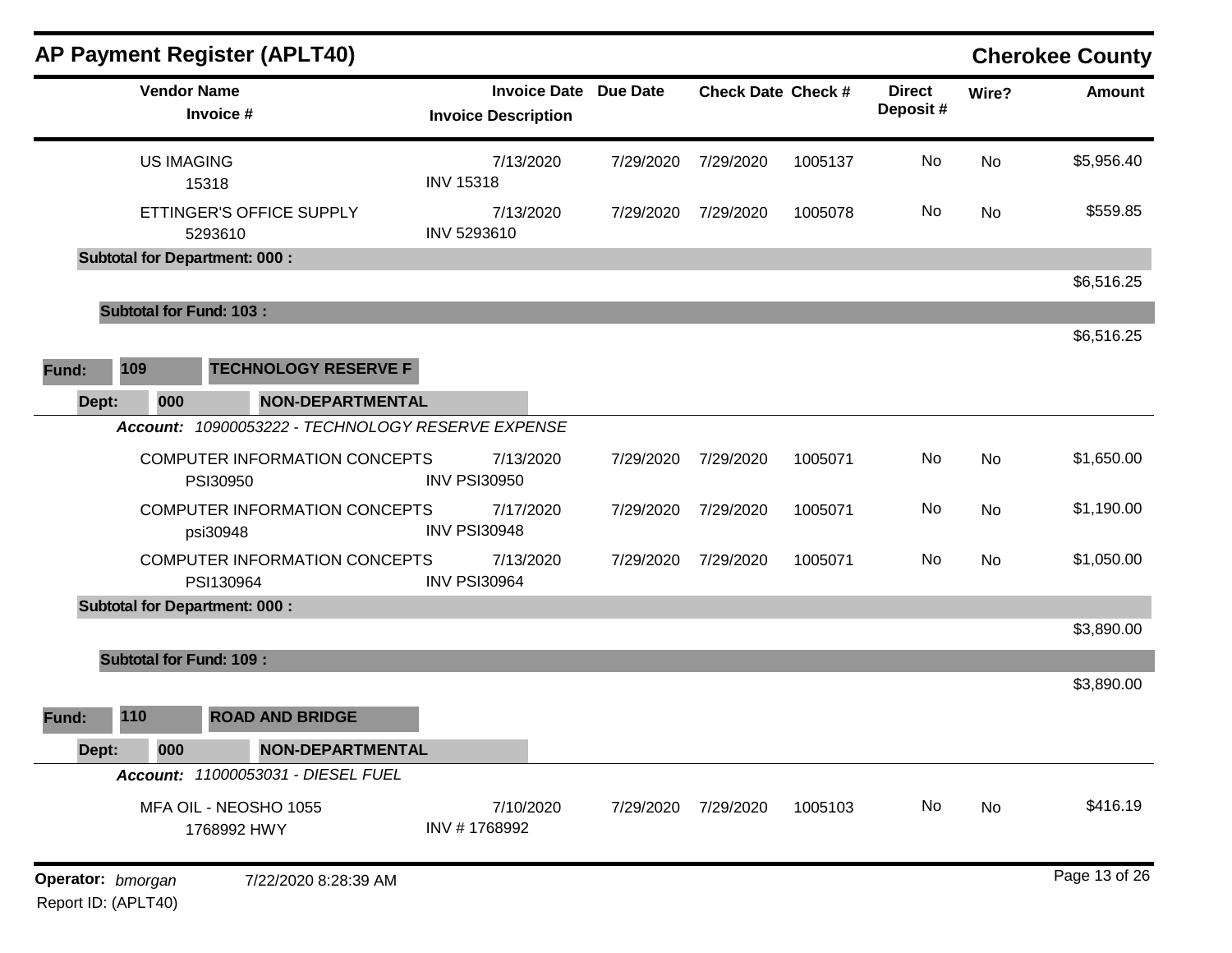| <b>Vendor Name</b><br>Invoice #                                            | <b>Invoice Date Due Date</b><br><b>Invoice Description</b> |           | <b>Check Date Check #</b> |         | <b>Direct</b><br>Deposit# | Wire?     | <b>Amount</b> |
|----------------------------------------------------------------------------|------------------------------------------------------------|-----------|---------------------------|---------|---------------------------|-----------|---------------|
| MFA OIL - NEOSHO 1055<br>1766396 HWY                                       | 7/8/2020<br>INV #1766396                                   | 7/29/2020 | 7/29/2020                 | 1005103 | No                        | <b>No</b> | \$1,206.23    |
| MFA OIL - NEOSHO 1055<br>1769304 HWY                                       | 7/10/2020<br>INV #1769304                                  | 7/29/2020 | 7/29/2020                 | 1005103 | No                        | <b>No</b> | \$367.61      |
| MFA OIL - NEOSHO 1055<br>1775036 HWY                                       | 7/17/2020<br>INV #1775036                                  |           | 7/29/2020 7/29/2020       | 1005103 | No                        | <b>No</b> | \$49.32       |
| MFA OIL - NEOSHO 1055<br>1774790 HWY                                       | 7/17/2020<br>INV #1774790                                  | 7/29/2020 | 7/29/2020                 | 1005103 | No                        | <b>No</b> | \$438.98      |
| MFA OIL - NEOSHO 1055<br>1771797 HWY                                       | 7/14/2020<br>INV #1771797                                  | 7/29/2020 | 7/29/2020                 | 1005103 | No                        | <b>No</b> | \$602.47      |
| MFA OIL - NEOSHO 1055<br>1771464 HWY                                       | 7/14/2020<br>INV #1771464                                  | 7/29/2020 | 7/29/2020                 | 1005103 | No                        | <b>No</b> | \$415.12      |
| MFA OIL - NEOSHO 1055<br>1771442 HWY                                       | 7/14/2020<br>INV #1771442                                  | 7/29/2020 | 7/29/2020                 | 1005103 | No                        | <b>No</b> | \$414.41      |
| MFA OIL - NEOSHO 1055<br>1769592 HWY                                       | 7/10/2020<br>INV #1769592                                  | 7/29/2020 | 7/29/2020                 | 1005103 | No                        | <b>No</b> | \$826.08      |
| MFA OIL - NEOSHO 1055<br>1769310 HWY                                       | 7/10/2020<br>INV #1769310                                  |           | 7/29/2020 7/29/2020       | 1005103 | No                        | <b>No</b> | \$395.18      |
| MFA OIL - NEOSHO 1055<br>1769308 HWY<br>Account: 11000053032 - OIL/GREASE  | 7/10/2020<br>INV #1769308                                  |           | 7/29/2020 7/29/2020       | 1005103 | No.                       | <b>No</b> | \$415.35      |
| <b>FROST OIL COMPANY</b><br>0214820-IN HWY<br>Account: 11000053033 - TIRES | 7/16/2020<br>INV # 0214820-IN                              | 7/29/2020 | 7/29/2020                 | 1005084 | No                        | No        | \$748.02      |
| PURCELL TIRE & RUBBER COMPANY<br>2640893 HWY                               | 7/18/2020<br>INV #2640893                                  | 7/29/2020 | 7/29/2020                 | 1005121 | No.                       | No        | \$232.00      |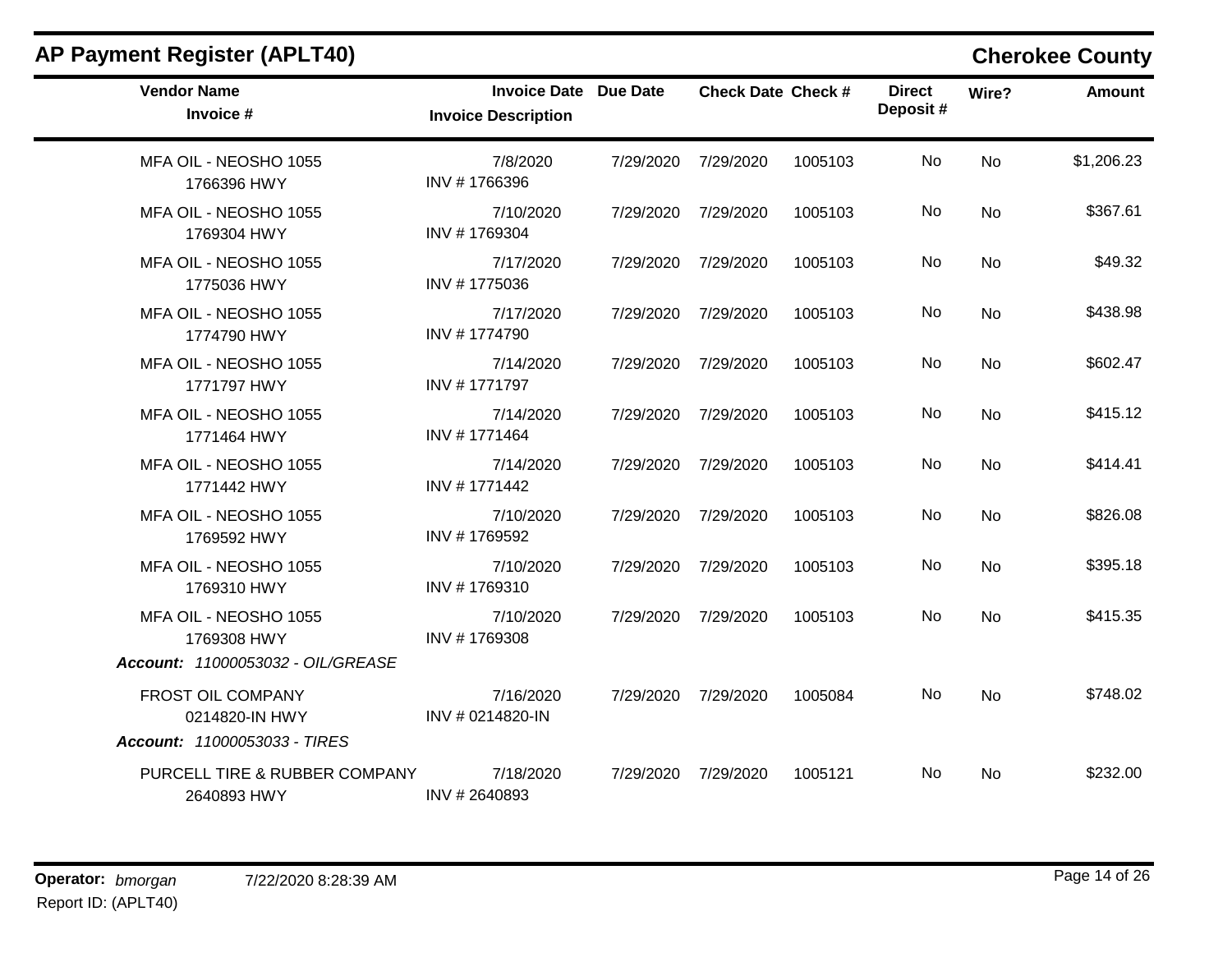| <b>Vendor Name</b><br>Invoice #                                                           | <b>Invoice Date Due Date</b><br><b>Invoice Description</b> |           | <b>Check Date Check #</b> |         | <b>Direct</b><br>Deposit# | Wire?     | <b>Amount</b> |
|-------------------------------------------------------------------------------------------|------------------------------------------------------------|-----------|---------------------------|---------|---------------------------|-----------|---------------|
| PURCELL TIRE & RUBBER COMPANY<br>2640830 HWY<br>Account: 11000053042 - BREAKROOM SUPPLIES | 7/14/2020<br>INV #2640830                                  | 7/29/2020 | 7/29/2020                 | 1005121 | No                        | <b>No</b> | \$2,905.00    |
| SAFETY FIRST SUPPLY CO LLC<br>20-71535 HWY                                                | 7/8/2020<br>INV #20-71535                                  | 7/29/2020 | 7/29/2020                 | 1005123 | No                        | <b>No</b> | \$66.95       |
| APPLEMARKET<br>1121922 HWY<br>Account: 11000053074 - UTILITIES/TELEPHONE BILLS            | 6/8/2020<br>INV #1121922                                   | 7/29/2020 | 7/29/2020                 | 1005052 | No                        | <b>No</b> | \$2.58        |
| EMPIRE DISTRICT ELECTRIC COMPANY<br>854931-63-1 HWY 2                                     | 7/13/2020<br>INV #854931-63-1                              | 7/29/2020 | 7/29/2020                 | 1005077 | No                        | <b>No</b> | \$258.46      |
| EMPIRE DISTRICT ELECTRIC COMPANY<br>158630-59-0 HWY 14                                    | 7/13/2020<br>ACCT #158630-59-0                             | 7/29/2020 | 7/29/2020                 | 1005077 | No                        | No        | \$527.05      |
| EMPIRE DISTRICT ELECTRIC COMPANY<br>049852-69-2 HWY                                       | 7/13/2020<br>INV # 049852-69-2                             | 7/29/2020 | 7/29/2020                 | 1005077 | No                        | <b>No</b> | \$20.24       |
| Account: 11000053079 - MACHINERY/EQUIPMENT                                                |                                                            |           |                           |         |                           |           |               |
| <b>HERITAGE TRACTOR</b><br>10811331 HWY                                                   | 7/15/2020<br>INV #10811331                                 | 7/29/2020 | 7/29/2020                 | 1005087 | No                        | <b>No</b> | \$177.09      |
| <b>HERITAGE TRACTOR</b><br>10809507 HWY                                                   | 7/14/2020<br>INV #10809507                                 | 7/29/2020 | 7/29/2020                 | 1005087 | No                        | <b>No</b> | \$38.52       |
| <b>HERITAGE TRACTOR</b><br>10805288 HWY                                                   | 7/10/2020<br>INV #10805288                                 | 7/29/2020 | 7/29/2020                 | 1005087 | No                        | <b>No</b> | \$180.85      |
| <b>HERITAGE TRACTOR</b><br>10794715 HWY                                                   | 7/1/2020<br>INV #10794715                                  | 7/29/2020 | 7/29/2020                 | 1005087 | No.                       | No        | \$60.38       |
| TRUE VALUE HARDWARE<br>1 HWY                                                              | 6/8/2020<br><b>MAIL BOX</b>                                | 7/29/2020 | 7/29/2020                 | 1005135 | No                        | <b>No</b> | \$19.99       |
| NATALINIS AUTOMOTIVE<br>742982 HWY                                                        | 7/21/2020<br>INV #742982                                   | 7/29/2020 | 7/29/2020                 | 1005109 | No                        | No        | \$2.28        |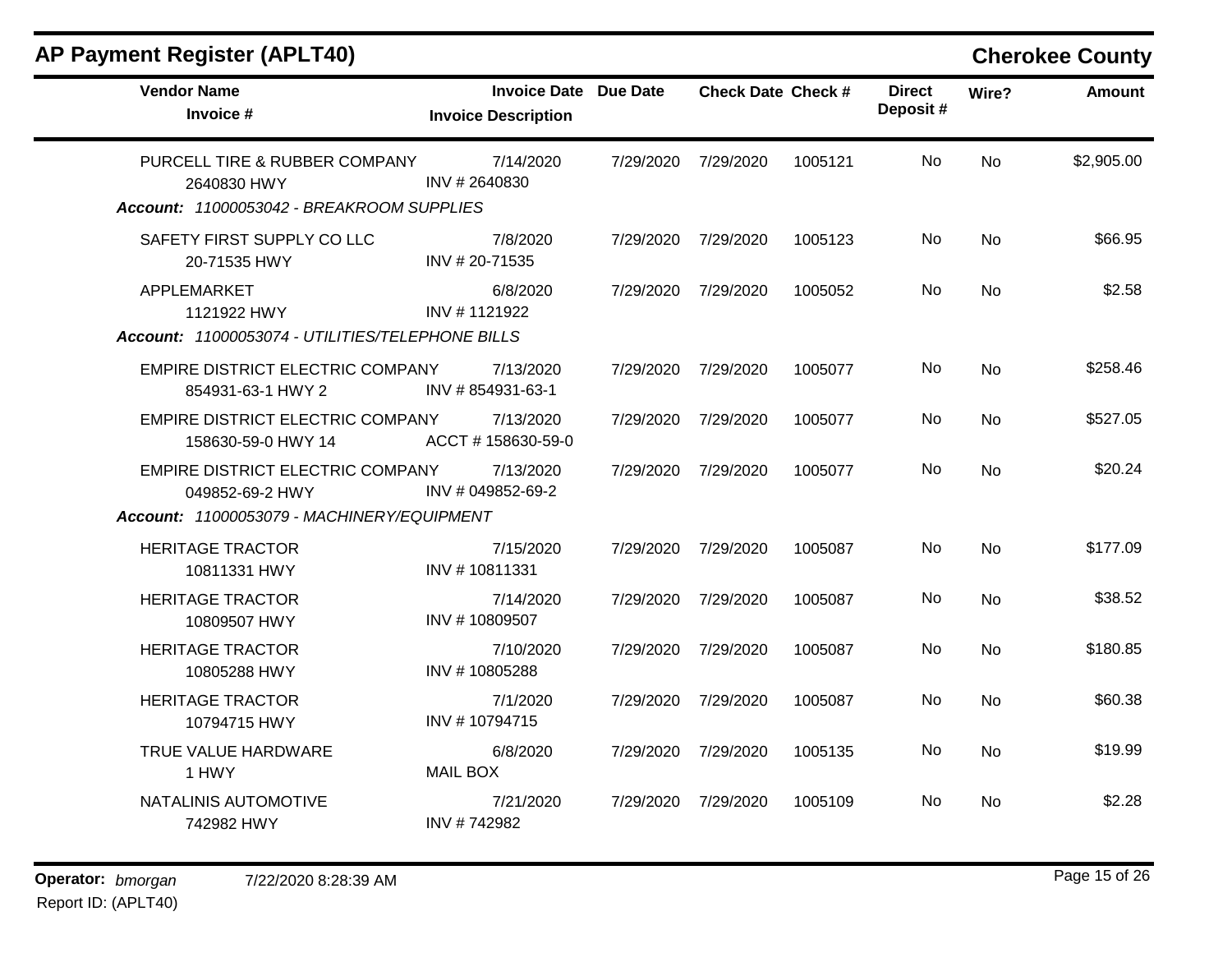| <b>AP Payment Register (APLT40)</b>                  |                                                            |           |                           |         |                           |       | <b>Cherokee County</b> |
|------------------------------------------------------|------------------------------------------------------------|-----------|---------------------------|---------|---------------------------|-------|------------------------|
| <b>Vendor Name</b><br>Invoice #                      | <b>Invoice Date Due Date</b><br><b>Invoice Description</b> |           | <b>Check Date Check #</b> |         | <b>Direct</b><br>Deposit# | Wire? | <b>Amount</b>          |
| <b>FARMERS COOPERATIVE ASSOCIATION</b><br>279402 HWY | 7/10/2020<br>INV # 279402                                  | 7/29/2020 | 7/29/2020                 | 1005080 | No                        | No    | \$3.92                 |
| NATALINIS AUTOMOTIVE<br>742297 HWY                   | 7/14/2020<br>INV #742297                                   | 7/29/2020 | 7/29/2020                 | 1005108 | No                        | No    | \$24.84                |
| NATALINIS AUTOMOTIVE<br>742313 HWY                   | 7/14/2020<br>INV #742313                                   | 7/29/2020 | 7/29/2020                 | 1005108 | No                        | No    | \$26.07                |
| NATALINIS AUTOMOTIVE<br>742337 HWY                   | 7/14/2020<br>INV #742337                                   | 7/29/2020 | 7/29/2020                 | 1005108 | No                        | No    | \$31.68                |
| NATALINIS AUTOMOTIVE<br>742466 HWY                   | 7/15/2020<br>INV #742466                                   | 7/29/2020 | 7/29/2020                 | 1005108 | No                        | No    | \$1.23                 |
| NATALINIS AUTOMOTIVE<br>742589 HWY                   | 7/16/2020<br>INV #742589                                   | 7/29/2020 | 7/29/2020                 | 1005108 | No                        | No    | \$153.84               |
| NATALINIS AUTOMOTIVE<br>742607 HWY                   | 7/16/2020<br>INV #742607                                   | 7/29/2020 | 7/29/2020                 | 1005108 | No                        | No    | \$10.98                |
| NATALINIS AUTOMOTIVE<br>742657 HWY                   | 7/17/2020<br>INV #742657                                   | 7/29/2020 | 7/29/2020                 | 1005108 | No                        | No    | \$99.42                |
| NATALINIS AUTOMOTIVE<br>742659 HWY                   | 7/17/2020<br>INV #742659                                   | 7/29/2020 | 7/29/2020                 | 1005108 | No                        | No    | \$6.29                 |
| NATALINIS AUTOMOTIVE<br>742664 HWY                   | 7/17/2020<br>INV #742664                                   | 7/29/2020 | 7/29/2020                 | 1005108 | No                        | No    | \$31.22                |
| NATALINIS AUTOMOTIVE<br>742015 HWY                   | 7/10/2020<br>INV #742015                                   | 7/29/2020 | 7/29/2020                 | 1005108 | No                        | No    | \$9.70                 |
| NATALINIS AUTOMOTIVE<br>742919 HWY                   | 7/20/2020<br>INV #742919                                   | 7/29/2020 | 7/29/2020                 | 1005109 | No                        | No    | \$18.36                |
| NATALINIS AUTOMOTIVE<br>741968 HWY                   | 7/10/2020<br>INV #741968                                   |           | 7/29/2020 7/29/2020       | 1005108 | No                        | No    | \$184.52               |
| <b>MADDOCK CONSTRUCTION</b><br>900068 HWY            | 7/8/2020<br>INV #900068                                    | 7/29/2020 | 7/29/2020                 | 1005097 | No                        | No    | \$557.58               |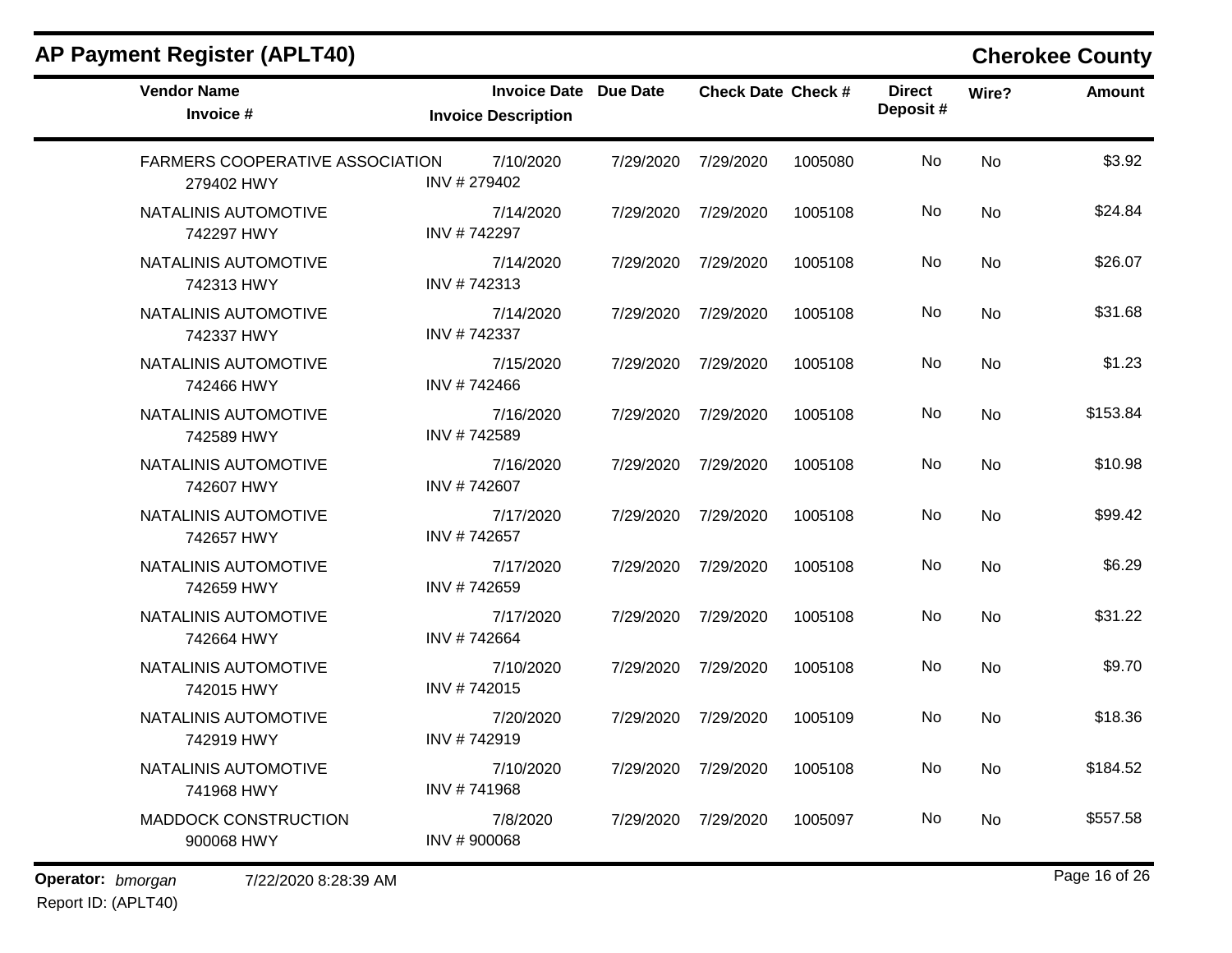| <b>Vendor Name</b><br>Invoice #                  | <b>Invoice Date Due Date</b><br><b>Invoice Description</b> |           | <b>Check Date Check #</b> |         | <b>Direct</b><br>Deposit# | Wire?     | Amount   |
|--------------------------------------------------|------------------------------------------------------------|-----------|---------------------------|---------|---------------------------|-----------|----------|
| SHORT CREEK TRUE VALUE<br>B162566 HWY            | 7/20/2020<br>INV # B162566                                 | 7/29/2020 | 7/29/2020                 | 1005126 | No                        | <b>No</b> | \$24.61  |
| JOHN FABICK TRACTOR CO<br>PIJO0392763 HWY        | 7/7/2020<br>INV # PIJO0392763                              | 7/29/2020 | 7/29/2020                 | 1005091 | No                        | <b>No</b> | \$112.21 |
| <b>JOHN FABICK TRACTOR CO</b><br>PIJO0392867 HWY | 7/8/2020<br>INV #PIJO0392867                               | 7/29/2020 | 7/29/2020                 | 1005091 | No                        | No        | \$15.00  |
| JOHN FABICK TRACTOR CO<br>PIJO0392868 HWY        | 7/8/2020<br>INV # PIJO0392868                              | 7/29/2020 | 7/29/2020                 | 1005091 | No                        | <b>No</b> | \$5.67   |
| JOHN FABICK TRACTOR CO<br>PIJO0392971 HWY        | 7/9/2020<br>INV # PIJO0392971                              | 7/29/2020 | 7/29/2020                 | 1005091 | No                        | No        | \$32.40  |
| <b>JOHN FABICK TRACTOR CO</b><br>PIJO0393495 HWY | 7/16/2020<br>INV # PIJO0393495                             | 7/29/2020 | 7/29/2020                 | 1005091 | No                        | No        | \$82.56  |
| JOHN FABICK TRACTOR CO<br>PIJO0393496 HWY        | 7/16/2020<br>INV # PIJO0393496                             | 7/29/2020 | 7/29/2020                 | 1005091 | <b>No</b>                 | <b>No</b> | \$24.42  |
| JOHN FABICK TRACTOR CO<br>PIJO0393497 HWY        | 7/16/2020<br>INV # PIJO0393497                             | 7/29/2020 | 7/29/2020                 | 1005091 | No                        | No        | \$8.14   |
| <b>MHC</b><br>T00285600867547 HWY                | 7/16/2020<br>INV #T00285600867547                          | 7/29/2020 | 7/29/2020                 | 1005104 | No                        | No        | \$122.20 |
| JENKINS DIESEL POWER INC<br>X10101551001 HWY     | 7/1/2020<br>INV # X10101551001                             | 7/29/2020 | 7/29/2020                 | 1005090 | No                        | <b>No</b> | \$453.55 |
| NATALINIS AUTOMOTIVE<br>742748 HWY               | 7/17/2020<br>INV #742748                                   | 7/29/2020 | 7/29/2020                 | 1005110 | No                        | <b>No</b> | \$193.87 |
| JOPLIN FREIGHTLINER SALES INC<br>59235006 HWY    | 7/8/2020<br>INV #59235006                                  | 7/29/2020 | 7/29/2020                 | 1005092 | No                        | <b>No</b> | \$18.52  |
| <b>HOLLAND ALIGNMENT</b><br>186882 HWY           | 7/2/2020<br>INV#186882                                     | 7/29/2020 | 7/29/2020                 | 1005088 | No.                       | No        | \$157.50 |
| JENKINS DIESEL POWER INC<br>X10101581601 HWY     | 7/17/2020<br>INV # X10101581601                            | 7/29/2020 | 7/29/2020                 | 1005090 | No                        | No        | \$53.33  |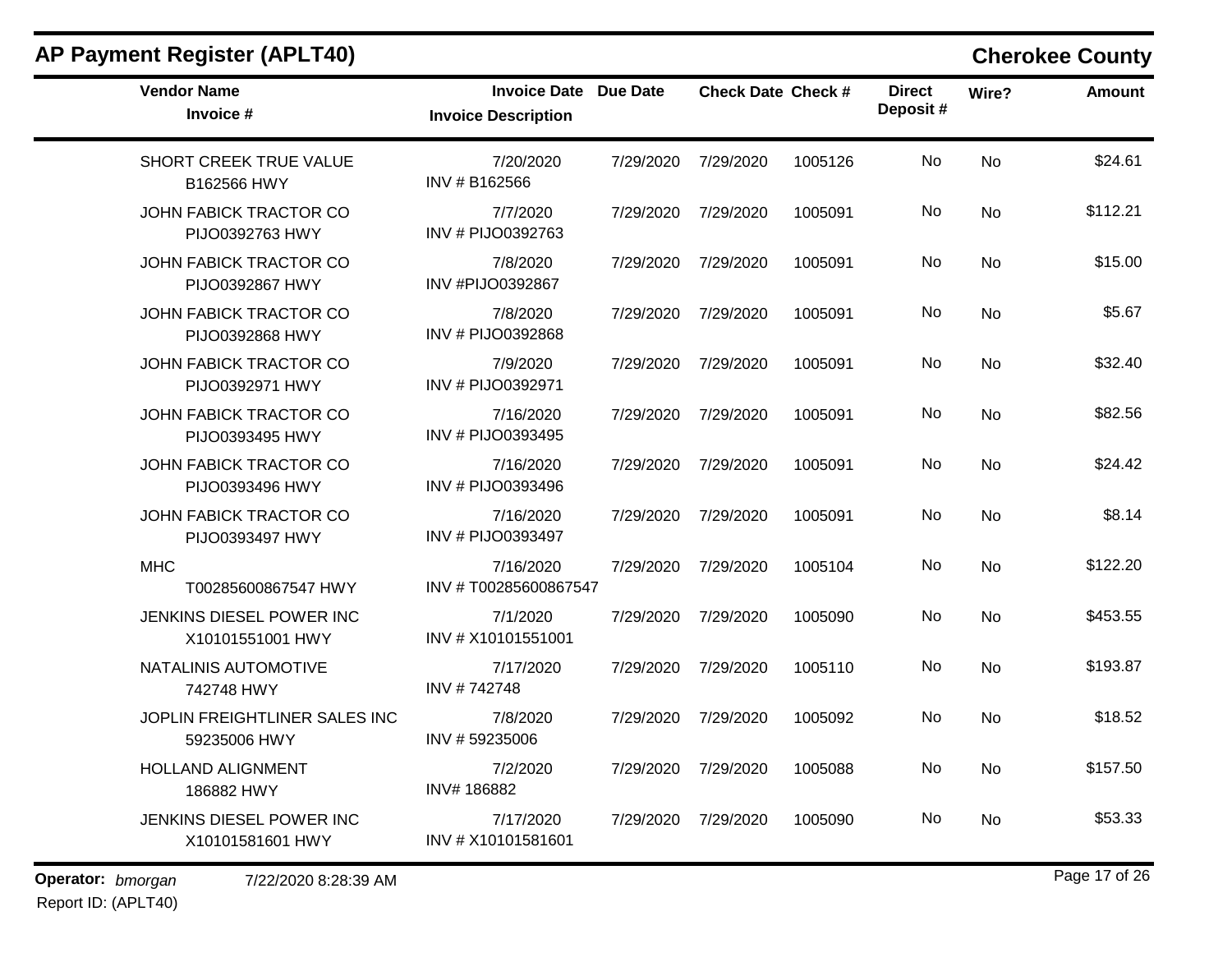$\blacksquare$ 

| <b>Vendor Name</b><br>Invoice #                      | <b>Invoice Date Due Date</b><br><b>Invoice Description</b> |                     | <b>Check Date Check #</b> |         | <b>Direct</b><br>Deposit# | Wire?     | <b>Amount</b> |
|------------------------------------------------------|------------------------------------------------------------|---------------------|---------------------------|---------|---------------------------|-----------|---------------|
| FARMERS COOPERATIVE ASSOCIATION<br>278783 HWY        | 7/2/2020<br>INV #278783                                    | 7/29/2020           | 7/29/2020                 | 1005080 | No                        | <b>No</b> | \$22.79       |
| <b>FARMERS COOPERATIVE ASSOCIATION</b><br>279168 HWY | 7/8/2020<br>INV #279168                                    | 7/29/2020           | 7/29/2020                 | 1005080 | No                        | <b>No</b> | \$28.99       |
| <b>FARMERS COOPERATIVE ASSOCIATION</b><br>279279 HWY | 7/9/2020<br>INV #279279                                    | 7/29/2020 7/29/2020 |                           | 1005080 | No.                       | No        | \$13.29       |
| FARMERS COOPERATIVE ASSOCIATION<br>279664 HWY        | 7/14/2020<br>INV #279664                                   | 7/29/2020           | 7/29/2020                 | 1005080 | No                        | <b>No</b> | \$11.99       |
| MUNICIPAL INDUSTRIAL SUPPLY<br>3118 HWY              | 7/9/2020<br>INV #3118                                      | 7/29/2020 7/29/2020 |                           | 1005106 | No.                       | No        | \$1,281.40    |
| HAROLD DEPENBUSCH<br>507676 HWY                      | 7/10/2020<br>INV #507676                                   | 7/29/2020           | 7/29/2020                 | 1005085 | No                        | No        | \$125.00      |
| <b>FLEETPRIDE</b><br>55090923 HWY                    | 7/9/2020<br>INV #55090923                                  | 7/29/2020 7/29/2020 |                           | 1005081 | No                        | <b>No</b> | \$135.19      |
| <b>FLEETPRIDE</b><br>55474519 HWY                    | 7/15/2020<br>INV #55474519                                 | 7/29/2020           | 7/29/2020                 | 1005081 | No                        | No        | \$193.45      |
| NATALINIS AUTOMOTIVE<br>742239 HWY                   | 7/13/2020<br>INV #742239                                   | 7/29/2020           | 7/29/2020                 | 1005108 | No                        | <b>No</b> | \$16.45       |
| JOPLIN FREIGHTLINER SALES INC<br>59221506 HWY        | 7/7/2020<br>INV #59221506                                  | 7/29/2020 7/29/2020 |                           | 1005092 | No.                       | No        | \$102.31      |
| <b>AMERICAN BATTERY</b><br>18457 HWY                 | 7/15/2020<br>INV #18457                                    | 7/29/2020           | 7/29/2020                 | 1005050 | No                        | <b>No</b> | \$232.50      |
| JOPLIN FREIGHTLINER SALES INC<br>59245706 HWY        | 7/10/2020<br>INV #59245706                                 | 7/29/2020 7/29/2020 |                           | 1005092 | No.                       | No        | \$112.09      |
| NATALINIS AUTOMOTIVE<br>741081 HWY                   | 7/1/2020<br>INV #741081                                    | 7/29/2020           | 7/29/2020                 | 1005110 | No                        | No        | \$32.82       |
| NATALINIS AUTOMOTIVE<br>741096 HWY                   | 7/1/2020<br>INV #741096                                    | 7/29/2020 7/29/2020 |                           | 1005110 | No                        | No        | \$15.49       |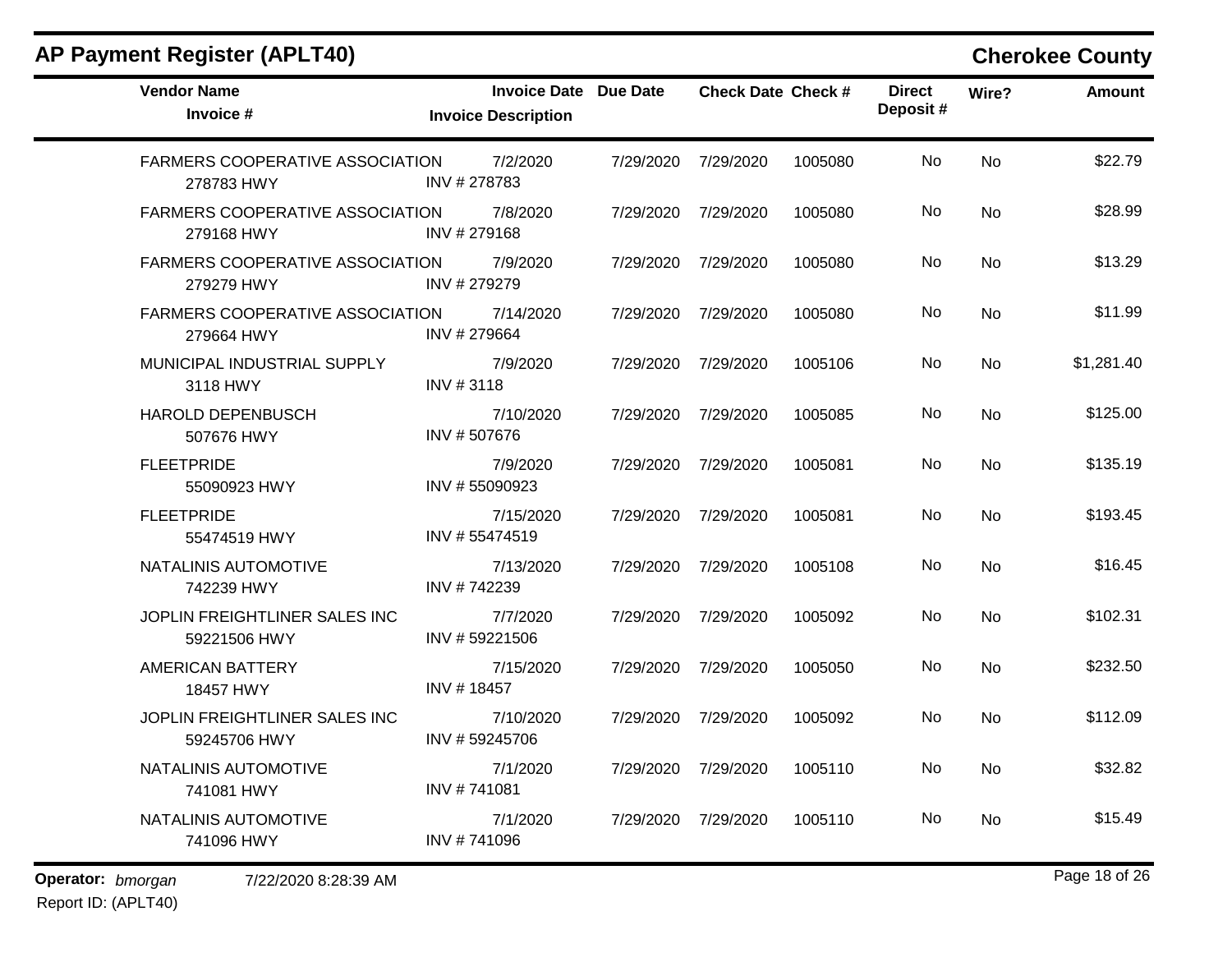| <b>AP Payment Register (APLT40)</b>                |                                                            |           |                           |         |                           |           | <b>Cherokee County</b> |
|----------------------------------------------------|------------------------------------------------------------|-----------|---------------------------|---------|---------------------------|-----------|------------------------|
| <b>Vendor Name</b><br>Invoice #                    | <b>Invoice Date Due Date</b><br><b>Invoice Description</b> |           | <b>Check Date Check #</b> |         | <b>Direct</b><br>Deposit# | Wire?     | <b>Amount</b>          |
| NATALINIS AUTOMOTIVE<br>741152 HWY                 | 7/1/2020<br>INV #741152                                    | 7/29/2020 | 7/29/2020                 | 1005110 | No                        | <b>No</b> | \$10.98                |
| NATALINIS AUTOMOTIVE<br>741157 HWY                 | 7/1/2020<br>INV #741157                                    | 7/29/2020 | 7/29/2020                 | 1005110 | No                        | <b>No</b> | \$51.81                |
| NATALINIS AUTOMOTIVE<br>741204 HWY                 | 7/2/2020<br>INV #741204                                    | 7/29/2020 | 7/29/2020                 | 1005110 | No                        | <b>No</b> | \$1.25                 |
| <b>NATALINIS AUTOMOTIVE</b><br>741571 HWY          | 7/7/2020<br>INV #741571                                    | 7/29/2020 | 7/29/2020                 | 1005110 | No                        | <b>No</b> | \$8.18                 |
| NATALINIS AUTOMOTIVE<br>741600 HWY                 | 7/7/2020<br>INV #741600                                    | 7/29/2020 | 7/29/2020                 | 1005110 | No                        | <b>No</b> | \$9.93                 |
| NATALINIS AUTOMOTIVE<br>741661 HWY                 | 7/7/2020<br>INV #741661                                    | 7/29/2020 | 7/29/2020                 | 1005110 | No                        | <b>No</b> | (\$0.65)               |
| NATALINIS AUTOMOTIVE<br>741866 HWY                 | 7/9/2020<br>INV #741866                                    | 7/29/2020 | 7/29/2020                 | 1005110 | No                        | No        | \$0.99                 |
| NATALINIS AUTOMOTIVE<br>741965 HWY                 | 7/10/2020<br>INV #741965                                   | 7/29/2020 | 7/29/2020                 | 1005108 | No                        | <b>No</b> | \$34.45                |
| <b>FLEETPRIDE</b><br>55480688 HWY                  | 7/15/2020<br>INV #55480688                                 | 7/29/2020 | 7/29/2020                 | 1005081 | No                        | <b>No</b> | \$152.05               |
| Account: 11000053080 - MAINTENANCE/BLDGS & GROUNDS |                                                            |           |                           |         |                           |           |                        |
| CLEAN THE UNIFORM CO JOPLIN<br>20149031 HWY        | 7/6/2020<br>INV #20149031                                  | 7/29/2020 | 7/29/2020                 | 1005066 | No                        | <b>No</b> | \$16.04                |
| CLEAN THE UNIFORM CO JOPLIN<br>20150251 HWY        | 7/13/2020<br>INV #20150251                                 | 7/29/2020 | 7/29/2020                 | 1005066 | No                        | No        | \$104.48               |
| Account: 11000053089 - OTHER CONTRACTUAL           |                                                            |           |                           |         |                           |           |                        |
| <b>CINTAS CORP</b><br>8404722195 HWY               | 7/10/2020<br>INV #8404722195                               | 7/29/2020 | 7/29/2020                 | 1005062 | No                        | <b>No</b> | \$33.94                |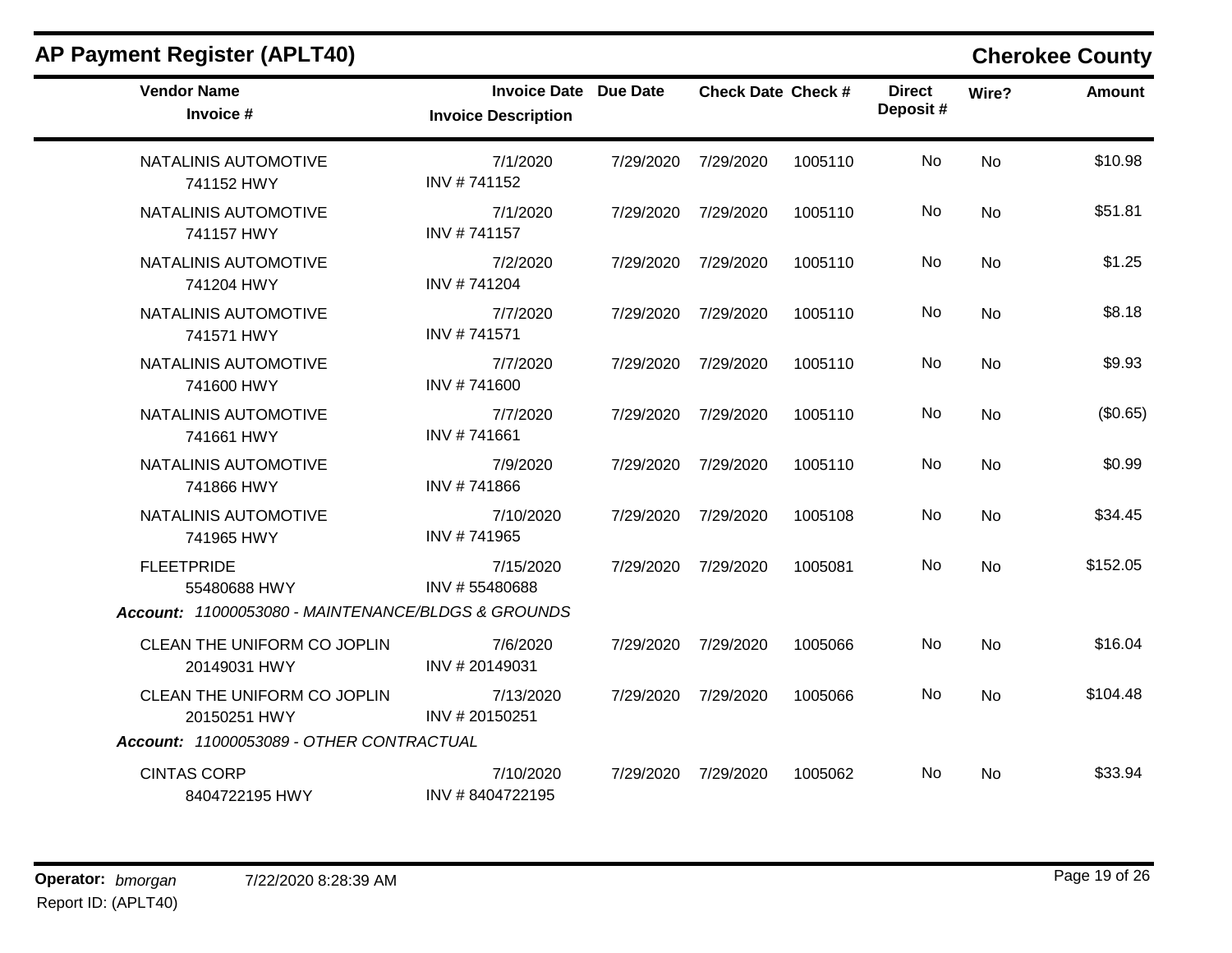|       |              | <b>AP Payment Register (APLT40)</b>                                  |                                                            |           |                             |         |                           |       | <b>Cherokee County</b> |
|-------|--------------|----------------------------------------------------------------------|------------------------------------------------------------|-----------|-----------------------------|---------|---------------------------|-------|------------------------|
|       |              | <b>Vendor Name</b><br>Invoice #                                      | <b>Invoice Date Due Date</b><br><b>Invoice Description</b> |           | <b>Check Date Check #</b>   |         | <b>Direct</b><br>Deposit# | Wire? | <b>Amount</b>          |
|       |              | <b>Subtotal for Department: 000:</b>                                 |                                                            |           |                             |         |                           |       | \$15,997.19            |
|       |              | <b>Subtotal for Fund: 110:</b>                                       |                                                            |           |                             |         |                           |       |                        |
|       |              |                                                                      |                                                            |           |                             |         |                           |       | \$15,997.19            |
| Fund: | 130          | <b>NOXIOUS WEED</b>                                                  |                                                            |           |                             |         |                           |       |                        |
|       | Dept:<br>000 | <b>NON-DEPARTMENTAL</b>                                              |                                                            |           |                             |         |                           |       |                        |
|       |              | Account: 13000053029 - MISC SUPPLIES                                 |                                                            |           |                             |         |                           |       |                        |
|       |              | <b>COMMERCE BANK</b><br>0729 NOX<br>Account: 13000053141 - CHEMICALS | 7/13/2020<br>ACCT 0000-6648-3165                           | 7/29/2020 | 7/29/2020                   | 1005069 | No                        | No    | \$78.73                |
|       |              | NUTRIEN AG SOLUTIONS<br>42857103                                     | 7/10/2020<br>INV 42857103                                  | 7/29/2020 | 7/29/2020                   | 1005114 | No                        | No    | \$1,039.00             |
|       |              | <b>Subtotal for Department: 000:</b>                                 |                                                            |           |                             |         |                           |       |                        |
|       |              |                                                                      |                                                            |           |                             |         |                           |       | \$1,117.73             |
|       |              | <b>Subtotal for Fund: 130:</b>                                       |                                                            |           |                             |         |                           |       |                        |
|       |              |                                                                      |                                                            |           |                             |         |                           |       | \$1,117.73             |
| Fund: | 140          | <b>HEALTH</b>                                                        |                                                            |           |                             |         |                           |       |                        |
|       | Dept:<br>000 | <b>NON-DEPARTMENTAL</b>                                              |                                                            |           |                             |         |                           |       |                        |
|       |              | Account: 14000053021 - PRINTING/OFFICE SUPPLIES                      |                                                            |           |                             |         |                           |       |                        |
|       |              | <b>MCCARTY'S</b><br>P80831-00                                        | 7/20/2020<br>INV P80831-00                                 | 7/29/2020 | 7/29/2020                   | 1005099 | No                        | No    | \$111.70               |
|       |              | QUILL CORPORATION<br>8537713                                         | 7/14/2020<br>INV 8537713                                   |           | 7/29/2020 7/29/2020 1005122 |         | No.                       | No    | \$32.99                |
|       |              | Account: 14000053072 - GAS, ELECTRIC, WATER/PHONE                    |                                                            |           |                             |         |                           |       |                        |
|       |              | <b>VERIZON WIRELESS</b><br>9858602238                                | 7/20/2020<br>INV 8537713                                   |           | 7/29/2020 7/29/2020         | 1005138 | No                        | No    | \$135.99               |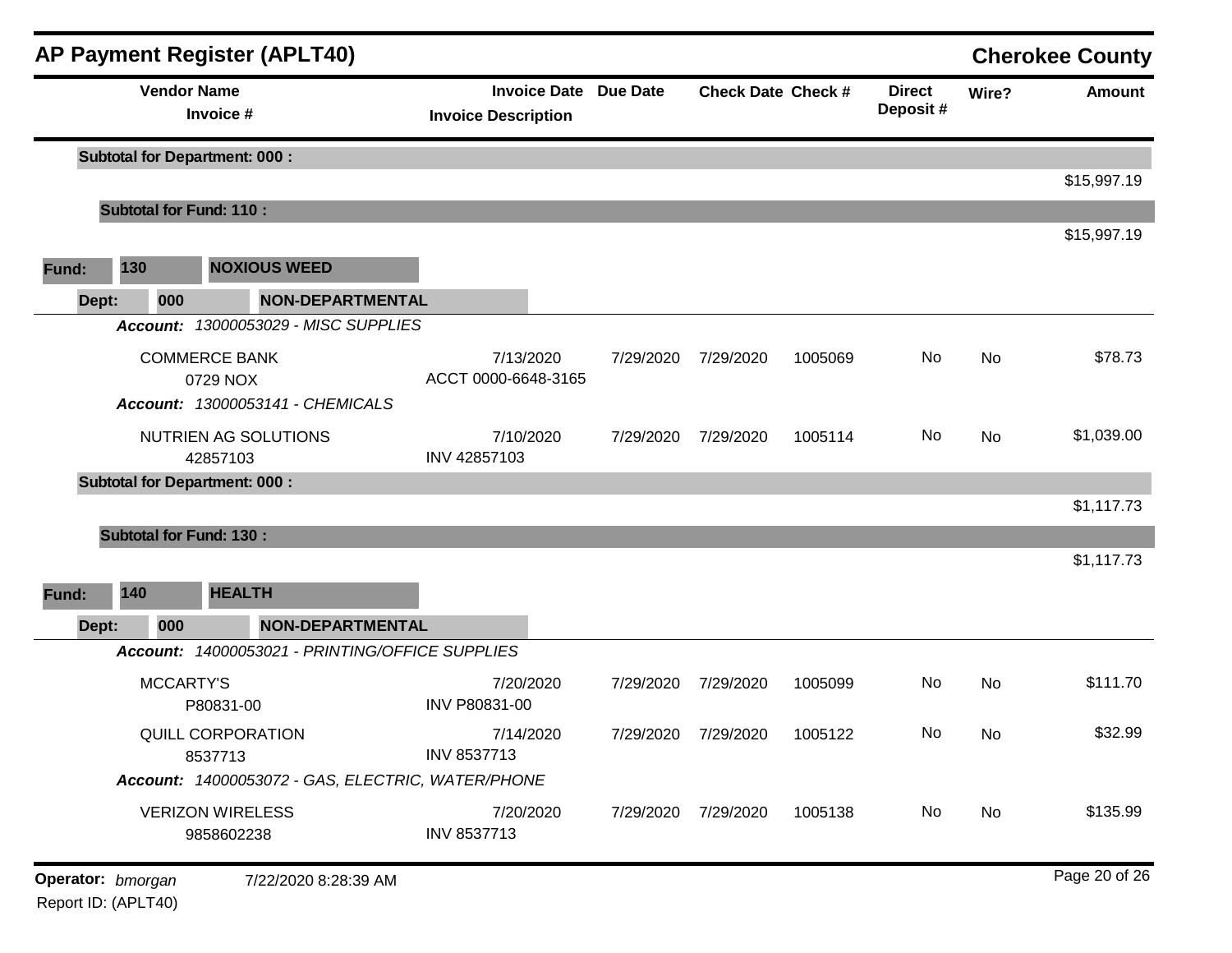|       | <b>AP Payment Register (APLT40)</b>                     |                                                            |           |                           |         |                           |           | <b>Cherokee County</b> |
|-------|---------------------------------------------------------|------------------------------------------------------------|-----------|---------------------------|---------|---------------------------|-----------|------------------------|
|       | <b>Vendor Name</b><br>Invoice #                         | <b>Invoice Date Due Date</b><br><b>Invoice Description</b> |           | <b>Check Date Check #</b> |         | <b>Direct</b><br>Deposit# | Wire?     | <b>Amount</b>          |
|       | Account: 14000053076 - PROFESSIONAL SERVICES            |                                                            |           |                           |         |                           |           |                        |
|       | CRAW-KAN TELEPHONE COOPERATIVE INC 7/14/2020<br>0729 HE | ACCT 129793                                                |           | 7/29/2020 7/29/2020       | 1005073 | No                        | <b>No</b> | \$21.25                |
|       | Account: 14000053087 - BUILDING RENTAL                  |                                                            |           |                           |         |                           |           |                        |
|       | <b>CITY OF GALENA</b><br>0729                           | 7/14/2020<br><b>BUILDING RENTAL</b>                        |           | 7/29/2020 7/29/2020       | 1005064 | No                        | <b>No</b> | \$10.00                |
|       | <b>CITY OF BAXTER SPRINGS</b><br>0729                   | 7/14/2020<br><b>BUILDING RENTAL</b>                        |           | 7/29/2020 7/29/2020       | 1005063 | No                        | No        | \$20.00                |
|       | Account: 14000053182 - CONTRACTS                        |                                                            |           |                           |         |                           |           |                        |
|       | MEDICAL WASTE SERVICES<br>W125702                       | 7/20/2020<br><b>INV W125702</b>                            |           | 7/29/2020 7/29/2020       | 1005100 | No                        | No        | \$99.00                |
|       | MANZER FAMILY MEDICINE<br>0729                          | 7/14/2020<br><b>CONTRACTED SERVICES</b>                    | 7/29/2020 | 7/29/2020                 | 1005098 | No                        | <b>No</b> | \$100.00               |
|       | <b>Subtotal for Department: 000:</b>                    |                                                            |           |                           |         |                           |           |                        |
|       |                                                         |                                                            |           |                           |         |                           |           | \$530.93               |
|       | <b>Subtotal for Fund: 140:</b>                          |                                                            |           |                           |         |                           |           |                        |
|       |                                                         |                                                            |           |                           |         |                           |           | \$530.93               |
| Fund: | 160<br><b>DIRECT ELECTION</b>                           |                                                            |           |                           |         |                           |           |                        |
| Dept: | 000<br><b>NON-DEPARTMENTAL</b>                          |                                                            |           |                           |         |                           |           |                        |
|       | Account: 16000053021 - PRINTING/OFFICE SUPPLIES         |                                                            |           |                           |         |                           |           |                        |
|       | ELECTION SYSTEMS & SOFTWARE<br>1146457                  | 7/21/2020<br>INV 1146457                                   | 7/29/2020 | 7/29/2020                 | 1005076 | No                        | <b>No</b> | \$9,699.44             |
|       | ELECTION SYSTEMS & SOFTWARE<br>1146453                  | 7/21/2020<br>INV 1146453                                   | 7/29/2020 | 7/29/2020                 | 1005076 | No.                       | No        | \$2,646.00             |
|       | AMERICAN RESOURCE CONSULTANTS<br>6434                   | 7/14/2020<br><b>INV 6434</b>                               | 7/29/2020 | 7/29/2020                 | 1005051 | No                        | No        | \$1,042.00             |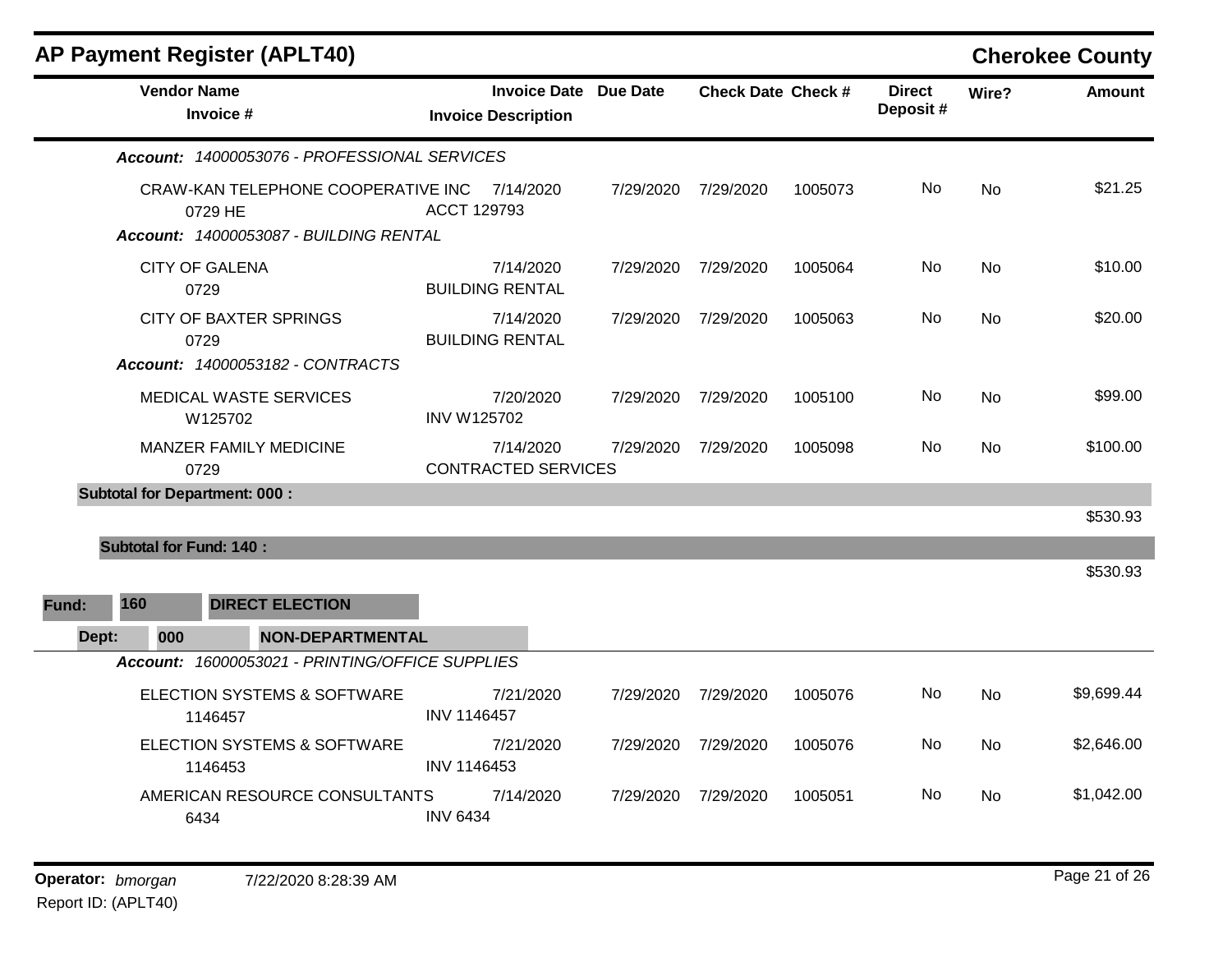|       |                                | <b>AP Payment Register (APLT40)</b>             |                                                            |           |                           |         |                           |       | <b>Cherokee County</b> |
|-------|--------------------------------|-------------------------------------------------|------------------------------------------------------------|-----------|---------------------------|---------|---------------------------|-------|------------------------|
|       | <b>Vendor Name</b>             | Invoice #                                       | <b>Invoice Date Due Date</b><br><b>Invoice Description</b> |           | <b>Check Date Check #</b> |         | <b>Direct</b><br>Deposit# | Wire? | <b>Amount</b>          |
|       |                                | ELECTION SYSTEMS & SOFTWARE<br>1144547          | 7/13/2020<br><b>INV 1144547</b>                            | 7/29/2020 | 7/29/2020                 | 1005076 | No                        | No    | \$7,660.96             |
|       | <b>MCCARTY'S</b>               | P8058500                                        | 7/10/2020<br><b>INV P8058500</b>                           | 7/29/2020 | 7/29/2020                 | 1005099 | No                        | No    | \$214.71               |
|       |                                | ELECTION SYSTEMS & SOFTWARE<br>1146450          | 7/21/2020<br>INV 1146450                                   | 7/29/2020 | 7/29/2020                 | 1005076 | No                        | No    | \$8,256.50             |
|       |                                | Account: 16000053079 - MAINT/REPAIRS MACH/EQUIP |                                                            |           |                           |         |                           |       |                        |
|       |                                | <b>ELECTION SOURCE</b><br>19-47055              | 7/10/2020<br>INV 19-47055                                  | 7/29/2020 | 7/29/2020                 | 1005075 | No                        | No    | \$2,750.00             |
|       |                                | PRG PROFESSIONAL<br>0729                        | 7/17/2020<br><b>INV DESK SHIELDS</b>                       | 7/29/2020 | 7/29/2020                 | 1005119 | No                        | No    | \$3,384.00             |
|       |                                | <b>Subtotal for Department: 000:</b>            |                                                            |           |                           |         |                           |       |                        |
|       |                                |                                                 |                                                            |           |                           |         |                           |       | \$35,653.61            |
|       | <b>Subtotal for Fund: 160:</b> |                                                 |                                                            |           |                           |         |                           |       |                        |
|       |                                |                                                 |                                                            |           |                           |         |                           |       | \$35,653.61            |
| Fund: | 224                            | <b>CHEROKEE COUNTY 911</b>                      |                                                            |           |                           |         |                           |       |                        |
| Dept: | 000                            | NON-DEPARTMENTAL                                |                                                            |           |                           |         |                           |       |                        |
|       |                                | Account: 22400053300 - MISC PAID OUT            |                                                            |           |                           |         |                           |       |                        |
|       | AT&T                           | 0729                                            | 7/15/2020<br>ACCT 316 140 0100 497 8                       | 7/29/2020 | 7/29/2020                 | 1005053 | No                        | No    | \$314.60               |
|       |                                | <b>Subtotal for Department: 000:</b>            |                                                            |           |                           |         |                           |       |                        |
|       |                                |                                                 |                                                            |           |                           |         |                           |       | \$314.60               |
|       | <b>Subtotal for Fund: 224:</b> |                                                 |                                                            |           |                           |         |                           |       |                        |
|       |                                |                                                 |                                                            |           |                           |         |                           |       | \$314.60               |
| Fund: | 230                            | <b>APPRAISER COSTS</b>                          |                                                            |           |                           |         |                           |       |                        |
| Dept: | 000                            | <b>NON-DEPARTMENTAL</b>                         |                                                            |           |                           |         |                           |       |                        |
|       | Operator: bmorgan              | 7/22/2020 8:28:39 AM                            |                                                            |           |                           |         |                           |       | Page 22 of 26          |
|       | Report ID: (APLT40)            |                                                 |                                                            |           |                           |         |                           |       |                        |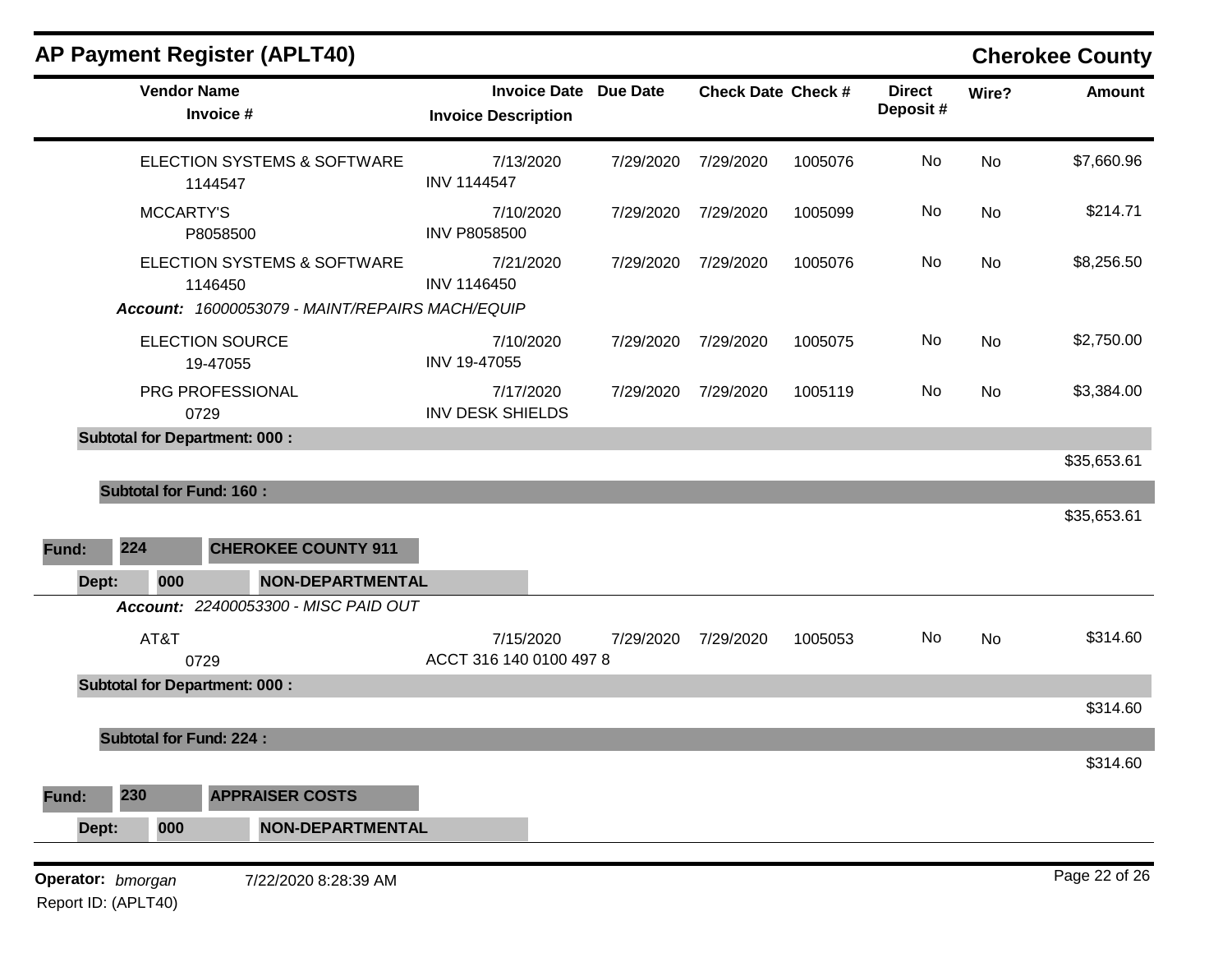|                   | <b>AP Payment Register (APLT40)</b><br><b>Vendor Name</b><br><b>Invoice Date</b><br><b>Due Date</b><br><b>Direct</b><br><b>Check Date Check #</b><br>Deposit#<br>Invoice #<br><b>Invoice Description</b><br>Account: 23000053032 - OIL/GREASE<br>NATALINIS AUTOMOTIVE<br>No<br>7/13/2020<br>7/29/2020<br>7/29/2020<br>1005110<br><b>INV 741723</b><br>741723<br><b>Account: 23000053081 - MISC EXPENSE</b><br><b>COMMERCE BANK</b><br>7/15/2020<br>No<br>7/29/2020<br>7/29/2020<br>1005069<br>ACCT 0000-3163-7697<br>0729 AP<br><b>Subtotal for Department: 000:</b><br><b>Subtotal for Fund: 230:</b><br>260<br><b>EMPLOYEE BENEFITS</b><br><b>NON-DEPARTMENTAL</b><br>000<br>Account: 26000053215 - MERITAIN HEALTH<br>7/16/2020<br>7/29/2020<br>7/29/2020<br>1005102<br>No<br><b>MERITAIN HEALTH</b><br>GROUP 02438 CHEROKEE CO KANSAS, AUGUST 2020<br>0729<br><b>Subtotal for Department: 000:</b><br><b>Subtotal for Fund: 260:</b><br>330<br><b>SEWER DISTRICT#1 OPER</b><br><b>NON-DEPARTMENTAL</b><br>000<br>Account: 33000053089 - OTHER CONTRACTUAL<br>No<br>7/10/2020<br>JOHN FABICK TRACTOR CO<br>7/29/2020<br>7/29/2020<br>1005091<br>INV # PIJO0393045<br>PIJO0393045 SEWER<br>JOHN FABICK TRACTOR CO |                      |                                | <b>Cherokee County</b> |           |         |    |       |               |
|-------------------|---------------------------------------------------------------------------------------------------------------------------------------------------------------------------------------------------------------------------------------------------------------------------------------------------------------------------------------------------------------------------------------------------------------------------------------------------------------------------------------------------------------------------------------------------------------------------------------------------------------------------------------------------------------------------------------------------------------------------------------------------------------------------------------------------------------------------------------------------------------------------------------------------------------------------------------------------------------------------------------------------------------------------------------------------------------------------------------------------------------------------------------------------------------------------------------------------------------------|----------------------|--------------------------------|------------------------|-----------|---------|----|-------|---------------|
|                   |                                                                                                                                                                                                                                                                                                                                                                                                                                                                                                                                                                                                                                                                                                                                                                                                                                                                                                                                                                                                                                                                                                                                                                                                                     |                      |                                |                        |           |         |    | Wire? | <b>Amount</b> |
|                   |                                                                                                                                                                                                                                                                                                                                                                                                                                                                                                                                                                                                                                                                                                                                                                                                                                                                                                                                                                                                                                                                                                                                                                                                                     |                      |                                |                        |           |         |    |       |               |
|                   |                                                                                                                                                                                                                                                                                                                                                                                                                                                                                                                                                                                                                                                                                                                                                                                                                                                                                                                                                                                                                                                                                                                                                                                                                     |                      |                                |                        |           |         |    | No    | \$27.77       |
|                   |                                                                                                                                                                                                                                                                                                                                                                                                                                                                                                                                                                                                                                                                                                                                                                                                                                                                                                                                                                                                                                                                                                                                                                                                                     |                      |                                |                        |           |         |    |       |               |
|                   |                                                                                                                                                                                                                                                                                                                                                                                                                                                                                                                                                                                                                                                                                                                                                                                                                                                                                                                                                                                                                                                                                                                                                                                                                     |                      |                                |                        |           |         |    | No    | \$102.55      |
|                   |                                                                                                                                                                                                                                                                                                                                                                                                                                                                                                                                                                                                                                                                                                                                                                                                                                                                                                                                                                                                                                                                                                                                                                                                                     |                      |                                |                        |           |         |    |       |               |
|                   |                                                                                                                                                                                                                                                                                                                                                                                                                                                                                                                                                                                                                                                                                                                                                                                                                                                                                                                                                                                                                                                                                                                                                                                                                     |                      |                                |                        |           |         |    |       | \$130.32      |
|                   |                                                                                                                                                                                                                                                                                                                                                                                                                                                                                                                                                                                                                                                                                                                                                                                                                                                                                                                                                                                                                                                                                                                                                                                                                     |                      |                                |                        |           |         |    |       |               |
| Fund:             |                                                                                                                                                                                                                                                                                                                                                                                                                                                                                                                                                                                                                                                                                                                                                                                                                                                                                                                                                                                                                                                                                                                                                                                                                     |                      |                                |                        |           |         |    |       | \$130.32      |
| Dept:             |                                                                                                                                                                                                                                                                                                                                                                                                                                                                                                                                                                                                                                                                                                                                                                                                                                                                                                                                                                                                                                                                                                                                                                                                                     |                      |                                |                        |           |         |    |       |               |
|                   |                                                                                                                                                                                                                                                                                                                                                                                                                                                                                                                                                                                                                                                                                                                                                                                                                                                                                                                                                                                                                                                                                                                                                                                                                     |                      |                                |                        |           |         |    |       |               |
|                   |                                                                                                                                                                                                                                                                                                                                                                                                                                                                                                                                                                                                                                                                                                                                                                                                                                                                                                                                                                                                                                                                                                                                                                                                                     |                      |                                |                        |           |         |    | No    | \$55,545.09   |
|                   |                                                                                                                                                                                                                                                                                                                                                                                                                                                                                                                                                                                                                                                                                                                                                                                                                                                                                                                                                                                                                                                                                                                                                                                                                     |                      |                                |                        |           |         |    |       |               |
|                   |                                                                                                                                                                                                                                                                                                                                                                                                                                                                                                                                                                                                                                                                                                                                                                                                                                                                                                                                                                                                                                                                                                                                                                                                                     |                      |                                |                        |           |         |    |       | \$55,545.09   |
|                   |                                                                                                                                                                                                                                                                                                                                                                                                                                                                                                                                                                                                                                                                                                                                                                                                                                                                                                                                                                                                                                                                                                                                                                                                                     |                      |                                |                        |           |         |    |       |               |
|                   |                                                                                                                                                                                                                                                                                                                                                                                                                                                                                                                                                                                                                                                                                                                                                                                                                                                                                                                                                                                                                                                                                                                                                                                                                     |                      |                                |                        |           |         |    |       | \$55,545.09   |
| Fund:             |                                                                                                                                                                                                                                                                                                                                                                                                                                                                                                                                                                                                                                                                                                                                                                                                                                                                                                                                                                                                                                                                                                                                                                                                                     |                      |                                |                        |           |         |    |       |               |
| Dept:             |                                                                                                                                                                                                                                                                                                                                                                                                                                                                                                                                                                                                                                                                                                                                                                                                                                                                                                                                                                                                                                                                                                                                                                                                                     |                      |                                |                        |           |         |    |       |               |
|                   |                                                                                                                                                                                                                                                                                                                                                                                                                                                                                                                                                                                                                                                                                                                                                                                                                                                                                                                                                                                                                                                                                                                                                                                                                     |                      |                                |                        |           |         |    |       |               |
|                   |                                                                                                                                                                                                                                                                                                                                                                                                                                                                                                                                                                                                                                                                                                                                                                                                                                                                                                                                                                                                                                                                                                                                                                                                                     |                      |                                |                        |           |         |    | No    | \$63.18       |
|                   |                                                                                                                                                                                                                                                                                                                                                                                                                                                                                                                                                                                                                                                                                                                                                                                                                                                                                                                                                                                                                                                                                                                                                                                                                     | PIJO0393046 SEWER    | 7/10/2020<br>INV # PIJO0393046 | 7/29/2020              | 7/29/2020 | 1005091 | No | No    | \$20.60       |
| Operator: bmorgan |                                                                                                                                                                                                                                                                                                                                                                                                                                                                                                                                                                                                                                                                                                                                                                                                                                                                                                                                                                                                                                                                                                                                                                                                                     | 7/22/2020 8:28:39 AM |                                |                        |           |         |    |       | Page 23 of 26 |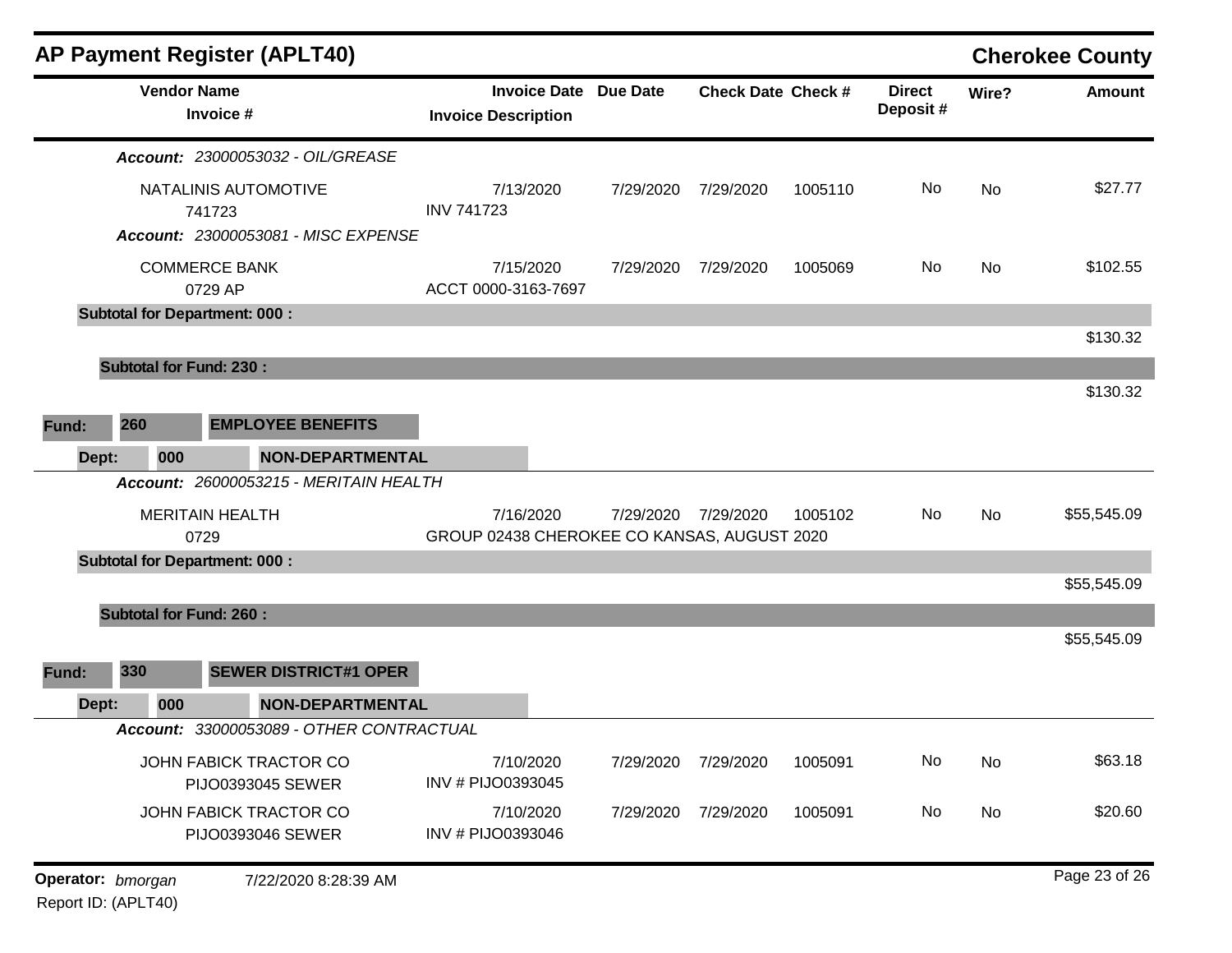|       |                                  | <b>AP Payment Register (APLT40)</b>         |                         |                                                            |           |                           |         |                           |       | <b>Cherokee County</b> |
|-------|----------------------------------|---------------------------------------------|-------------------------|------------------------------------------------------------|-----------|---------------------------|---------|---------------------------|-------|------------------------|
|       |                                  | <b>Vendor Name</b><br>Invoice #             |                         | <b>Invoice Date Due Date</b><br><b>Invoice Description</b> |           | <b>Check Date Check #</b> |         | <b>Direct</b><br>Deposit# | Wire? | <b>Amount</b>          |
|       |                                  | JOHN FABICK TRACTOR CO<br>PIJO0393702 SEWER |                         | 7/18/2020<br>INV # PIJO0393702                             | 7/29/2020 | 7/29/2020                 | 1005091 | No                        | No    | \$23.39                |
|       |                                  | <b>Subtotal for Department: 000:</b>        |                         |                                                            |           |                           |         |                           |       |                        |
|       | <b>Subtotal for Fund: 330:</b>   |                                             |                         |                                                            |           |                           |         |                           |       | \$107.17               |
| Fund: | 413                              | <b>ATTORNEY APPLICATION</b>                 |                         |                                                            |           |                           |         |                           |       | \$107.17               |
| Dept: | 000                              |                                             | <b>NON-DEPARTMENTAL</b> |                                                            |           |                           |         |                           |       |                        |
|       |                                  | <b>Account: 41300053029 - MISC SUPPLIES</b> |                         |                                                            |           |                           |         |                           |       |                        |
|       | <b>COMMERCE BANK</b><br>0729 ATT |                                             |                         | 7/15/2020<br>ACCT 0000-0198-5126                           | 7/29/2020 | 7/29/2020                 | 1005069 | No                        | No    | \$239.71               |
|       |                                  | <b>Subtotal for Department: 000:</b>        |                         |                                                            |           |                           |         |                           |       | \$239.71               |
|       | <b>Subtotal for Fund: 413:</b>   |                                             |                         |                                                            |           |                           |         |                           |       |                        |
|       |                                  |                                             |                         |                                                            |           |                           |         |                           |       | \$239.71               |
| Fund: | 460                              | <b>VIN</b>                                  |                         |                                                            |           |                           |         |                           |       |                        |
| Dept: | 000                              |                                             | <b>NON-DEPARTMENTAL</b> |                                                            |           |                           |         |                           |       |                        |
|       |                                  | Account: 46000053300 - MISC PAID OUT        |                         |                                                            |           |                           |         |                           |       |                        |
|       | <b>COMMERCE BANK</b><br>0729 SH5 |                                             |                         | 7/14/2020<br>ACCT 0000-0198-5035                           | 7/29/2020 | 7/29/2020                 | 1005070 | No                        | No    | \$81.41                |
|       | <b>COMMERCE BANK</b><br>0729 SH4 |                                             |                         | 7/14/2020<br>ACCT 0000-0188-4600                           | 7/29/2020 | 7/29/2020                 | 1005069 | No                        | No    | \$136.15               |
|       |                                  | <b>Subtotal for Department: 000:</b>        |                         |                                                            |           |                           |         |                           |       |                        |
|       |                                  |                                             |                         |                                                            |           |                           |         |                           |       | \$217.56               |
|       | <b>Subtotal for Fund: 460:</b>   |                                             |                         |                                                            |           |                           |         |                           |       |                        |
|       |                                  |                                             |                         |                                                            |           |                           |         |                           |       | \$217.56               |
|       | Operator: bmorgan                | 7/22/2020 8:28:39 AM                        |                         |                                                            |           |                           |         |                           |       | Page 24 of 26          |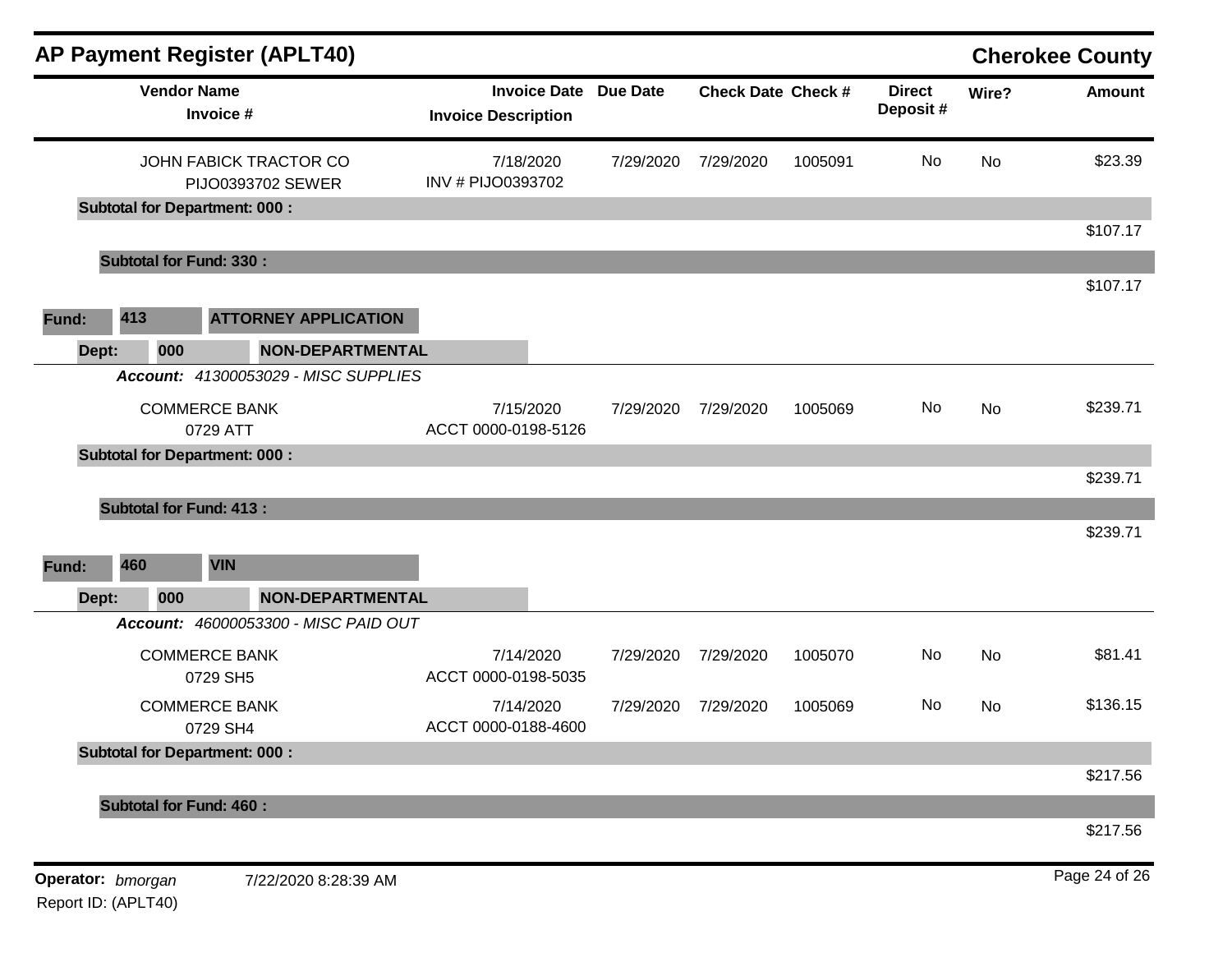| <b>AP Payment Register (APLT40)</b> |                                                     |  |                                   |                           | <b>Cherokee County</b> |               |
|-------------------------------------|-----------------------------------------------------|--|-----------------------------------|---------------------------|------------------------|---------------|
| <b>Vendor Name</b><br>Invoice #     | Invoice Date Due Date<br><b>Invoice Description</b> |  | <b>Check Date Check #</b>         | <b>Direct</b><br>Deposit# | Wire?                  | <b>Amount</b> |
|                                     |                                                     |  | Total for Bank 1 Account 1120298: |                           |                        | \$210,498.99  |
|                                     |                                                     |  | ***** Total Invoices Paid:        |                           |                        | \$210,498.99  |